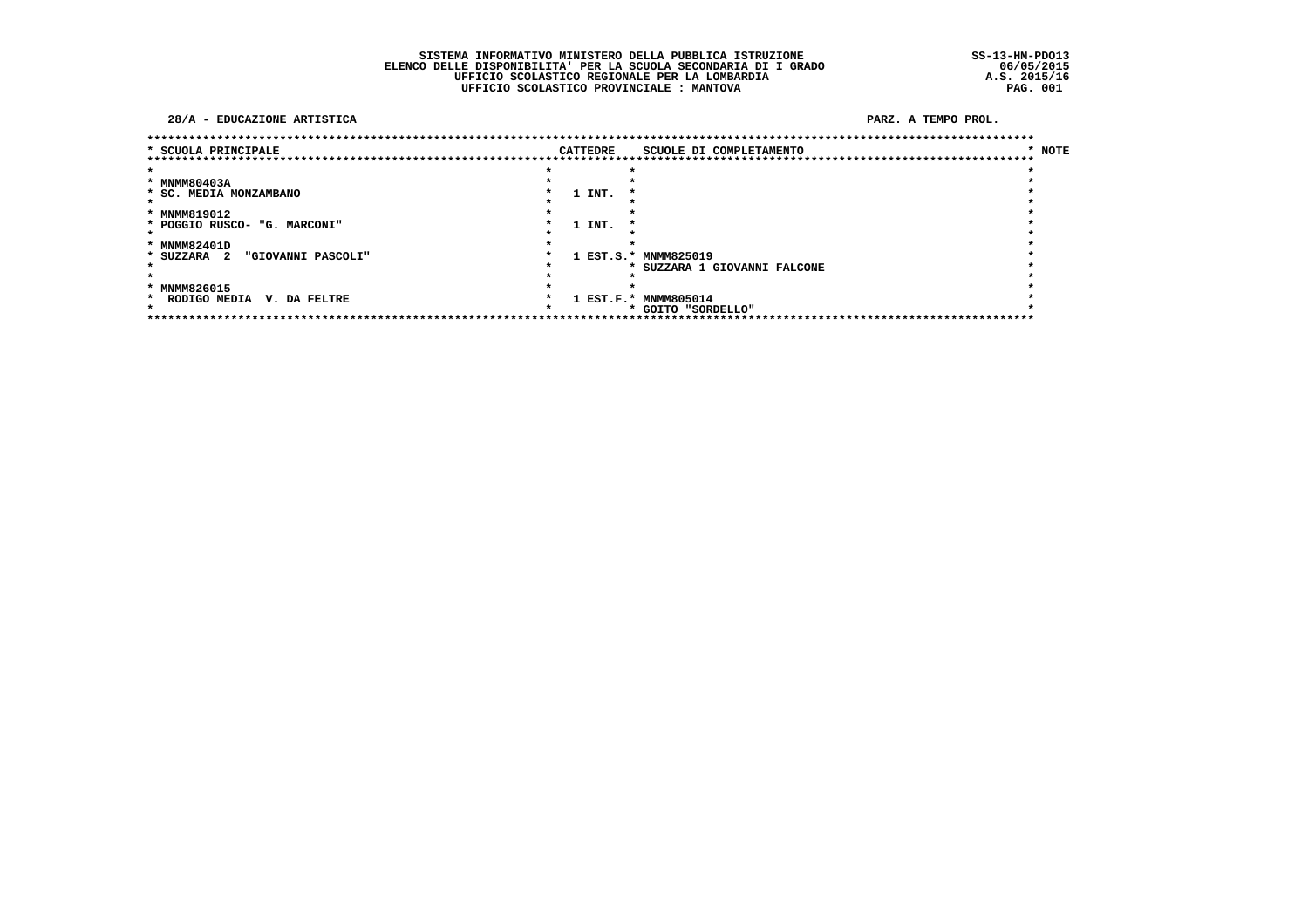28/A - EDUCAZIONE ARTISTICA

| SCUOLA PRINCIPALE                                          |  | <b>CATTEDRE</b> | SCUOLE DI COMPLETAMENTO         | * NOTE |
|------------------------------------------------------------|--|-----------------|---------------------------------|--------|
|                                                            |  |                 |                                 |        |
|                                                            |  |                 |                                 |        |
| * MNMM800011                                               |  |                 |                                 |        |
| * ASOLA "A. SCHIANTARELLI"                                 |  | 1 INT.          |                                 |        |
| $\star$                                                    |  |                 |                                 |        |
| * MNMM806021                                               |  |                 |                                 |        |
| * SECONDARIA CAVRIANA                                      |  |                 | 1 EST.F.* MNMM80201L            |        |
| $\star$                                                    |  |                 | "G. GALILEI" - CERESARA<br>*    |        |
|                                                            |  |                 |                                 |        |
| * MNMM80701Q                                               |  |                 |                                 |        |
| * CASTIGLIONE STIVIERE 2 -MILANI                           |  | 1 INT.          |                                 |        |
|                                                            |  |                 |                                 |        |
| * MNMM80801G<br>* CASTIGLIONE STIVIERE 1- BESCHI           |  | 1 INT.          |                                 |        |
| $\star$                                                    |  |                 |                                 |        |
| * MNMM80802L                                               |  |                 |                                 |        |
| * MEDOLE - SCUOLA MEDIA                                    |  |                 | 1 EST.F.* MNMM800011            |        |
| $\star$                                                    |  |                 | * ASOLA "A. SCHIANTARELLI"      |        |
|                                                            |  |                 |                                 |        |
| * MNMM81001G                                               |  |                 |                                 |        |
| * VIRGILIO "G.BAZZANI"                                     |  |                 | 1 EST.F.* MNMM81101B            |        |
|                                                            |  |                 | * SECONDARIA I GRADO BORGOFORTE |        |
|                                                            |  |                 | * PARZ. A TEMPO PROL.           |        |
|                                                            |  |                 |                                 |        |
| <b>MNMM812017</b><br>*                                     |  |                 |                                 |        |
| * BUSCOLDO "V.DA FELTRE"                                   |  |                 | 1 EST.F.* MNMM827022            |        |
| $\star$                                                    |  |                 | * CAMPITELLO                    |        |
|                                                            |  |                 |                                 |        |
| * MNMM825019                                               |  |                 |                                 |        |
| * SUZZARA 1 GIOVANNI FALCONE                               |  | 1 INT.          |                                 |        |
| $\star$                                                    |  |                 |                                 |        |
| * MNMM827011                                               |  |                 |                                 |        |
| * CASTELLUCCHIO "R. GANDOLFO"<br>$\star$                   |  |                 | 1 EST.F.* MNMM827022            |        |
|                                                            |  |                 | * CAMPITELLO                    |        |
| * MNMM83101L                                               |  |                 |                                 |        |
| * SCUOLA MEDIA VIADANA "PARAZZI"                           |  | 1 INT.          |                                 |        |
| *********************************<br>********************* |  |                 |                                 |        |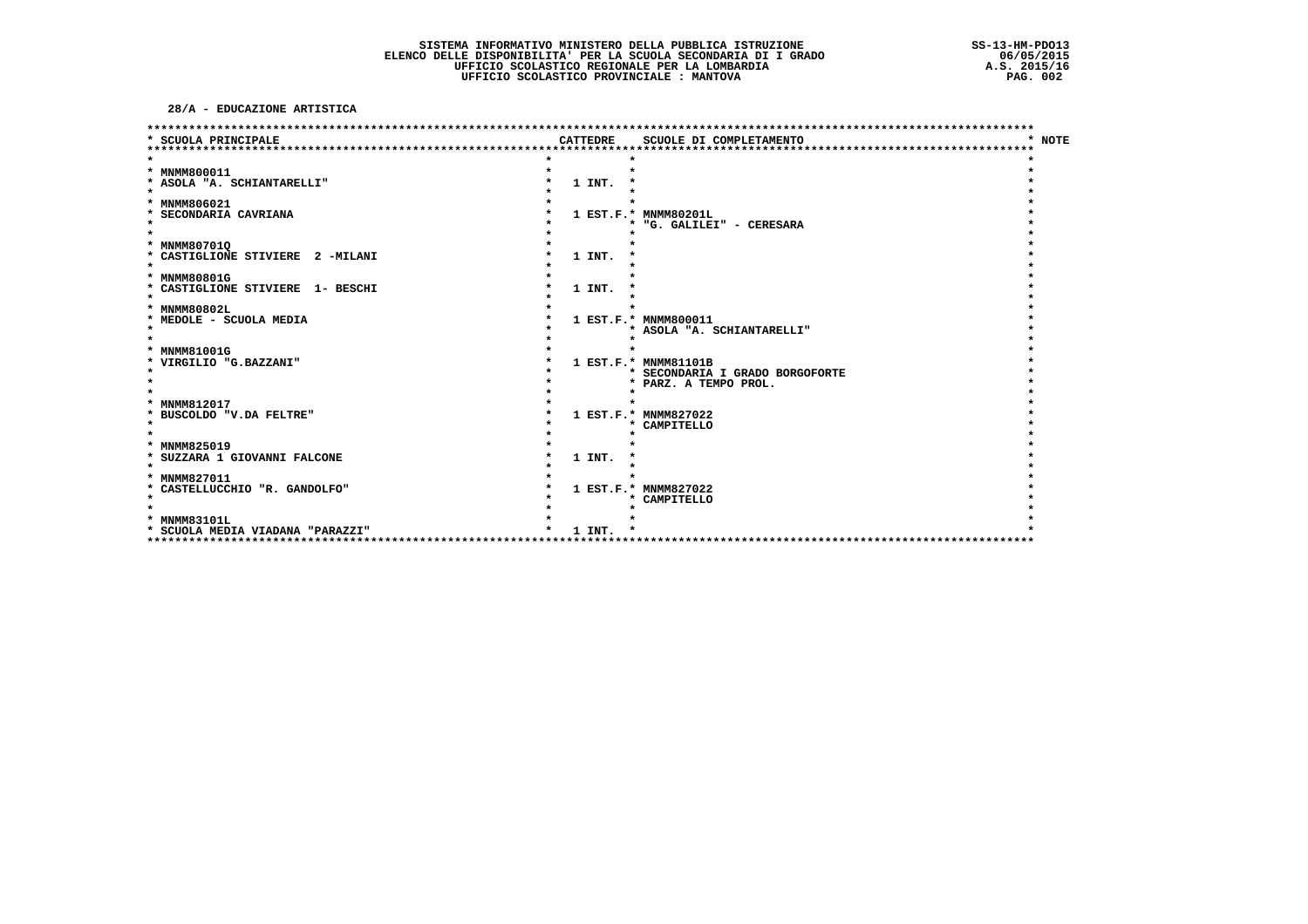#### 30/A - EDUCAZIONE FISICA NELLA SCUOLA MEDIA

| * SCUOLA PRINCIPALE                | <b>CATTEDRE</b> | SCUOLE DI COMPLETAMENTO    | * NOTE |
|------------------------------------|-----------------|----------------------------|--------|
|                                    |                 |                            |        |
|                                    |                 |                            |        |
| * MNMM83801B                       |                 |                            |        |
| * SCUOLA MEDIA<br>"VANONI" VIADANA |                 | 1 EST.F.* MNMM80902C       |        |
|                                    |                 | * GAZZUOLO S.S. SABBIONETA |        |
|                                    |                 |                            |        |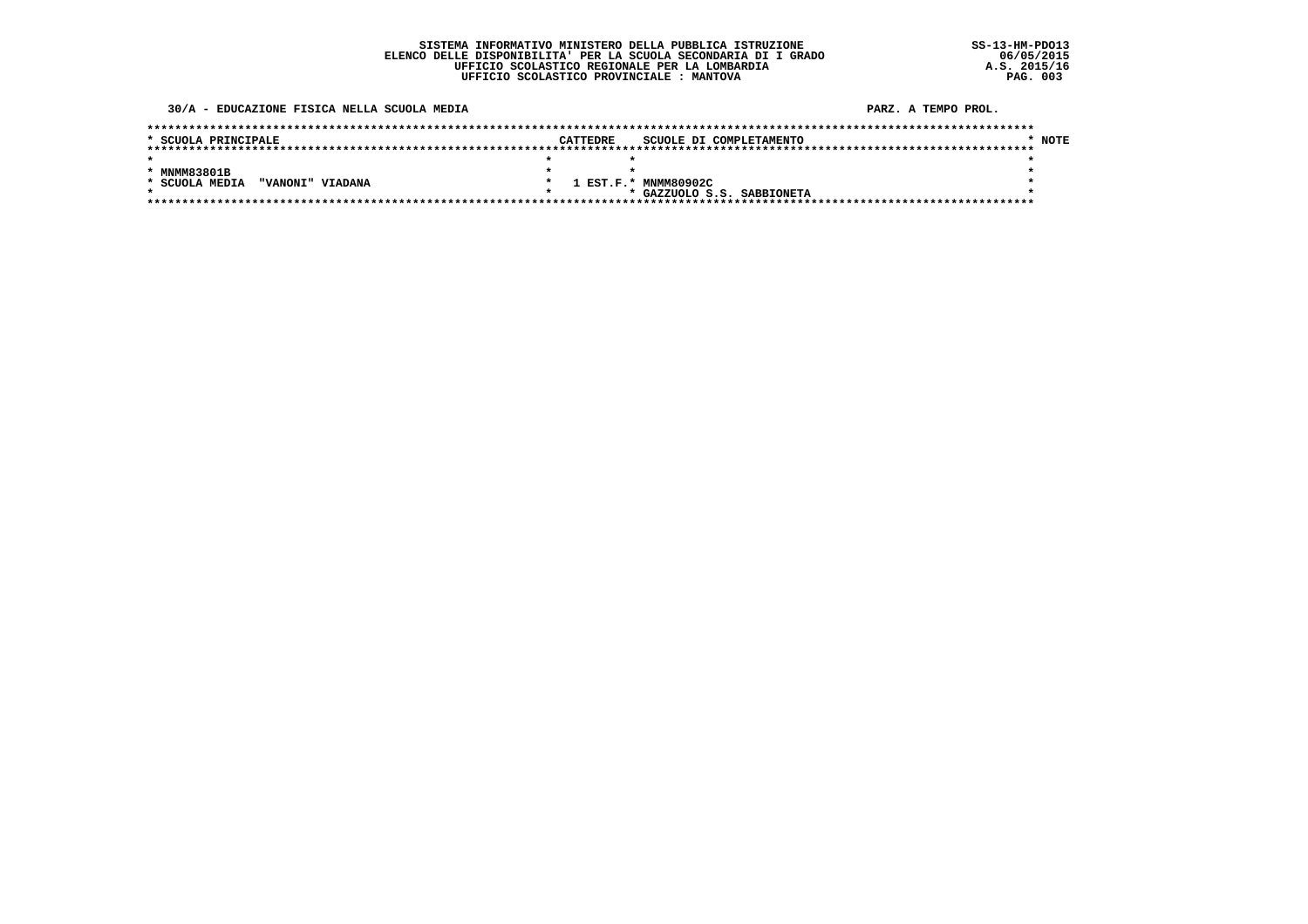### 30/A - EDUCAZIONE FISICA NELLA SCUOLA MEDIA

|                                     |                 |        | ******************************    |        |
|-------------------------------------|-----------------|--------|-----------------------------------|--------|
| SCUOLA PRINCIPALE                   | <b>CATTEDRE</b> |        | SCUOLE DI COMPLETAMENTO           | * NOTE |
|                                     |                 |        |                                   |        |
|                                     |                 |        |                                   |        |
| * MNMM800011                        |                 |        |                                   |        |
| * ASOLA "A. SCHIANTARELLI"          |                 | 1 INT. |                                   |        |
|                                     |                 |        |                                   |        |
| * MNMM80301C                        |                 |        |                                   |        |
| * CASTEL GOFFREDO "VIRGILIO"        |                 | 1 INT. |                                   |        |
|                                     |                 |        |                                   |        |
| * MNMM80701Q                        |                 |        |                                   |        |
| * CASTIGLIONE STIVIERE<br>2 -MILANI |                 | 1 INT. |                                   |        |
|                                     |                 |        |                                   |        |
| * MNMM80801G                        |                 |        |                                   |        |
| * CASTIGLIONE STIVIERE<br>1- BESCHI |                 | 1 INT. |                                   |        |
|                                     |                 |        |                                   |        |
| * MNMM81401V                        |                 |        |                                   |        |
| * MARMIROLO "MARCONI"               |                 | 1 INT. |                                   |        |
|                                     |                 |        |                                   |        |
| * MNMM81501P                        |                 |        |                                   |        |
| * RONCOFERRARO "LUCA FANCELLI"      |                 | 1 INT. |                                   |        |
|                                     |                 |        |                                   |        |
| <b>MNMM825019</b><br>*              |                 |        |                                   |        |
| SUZZARA 1 GIOVANNI FALCONE          |                 |        | 1 EST.S.* MNMM82401D              |        |
|                                     |                 |        | * SUZZARA 2<br>"GIOVANNI PASCOLI" |        |
|                                     |                 |        | * PARZ. A TEMPO PROL.             |        |
|                                     |                 |        | ***********************           |        |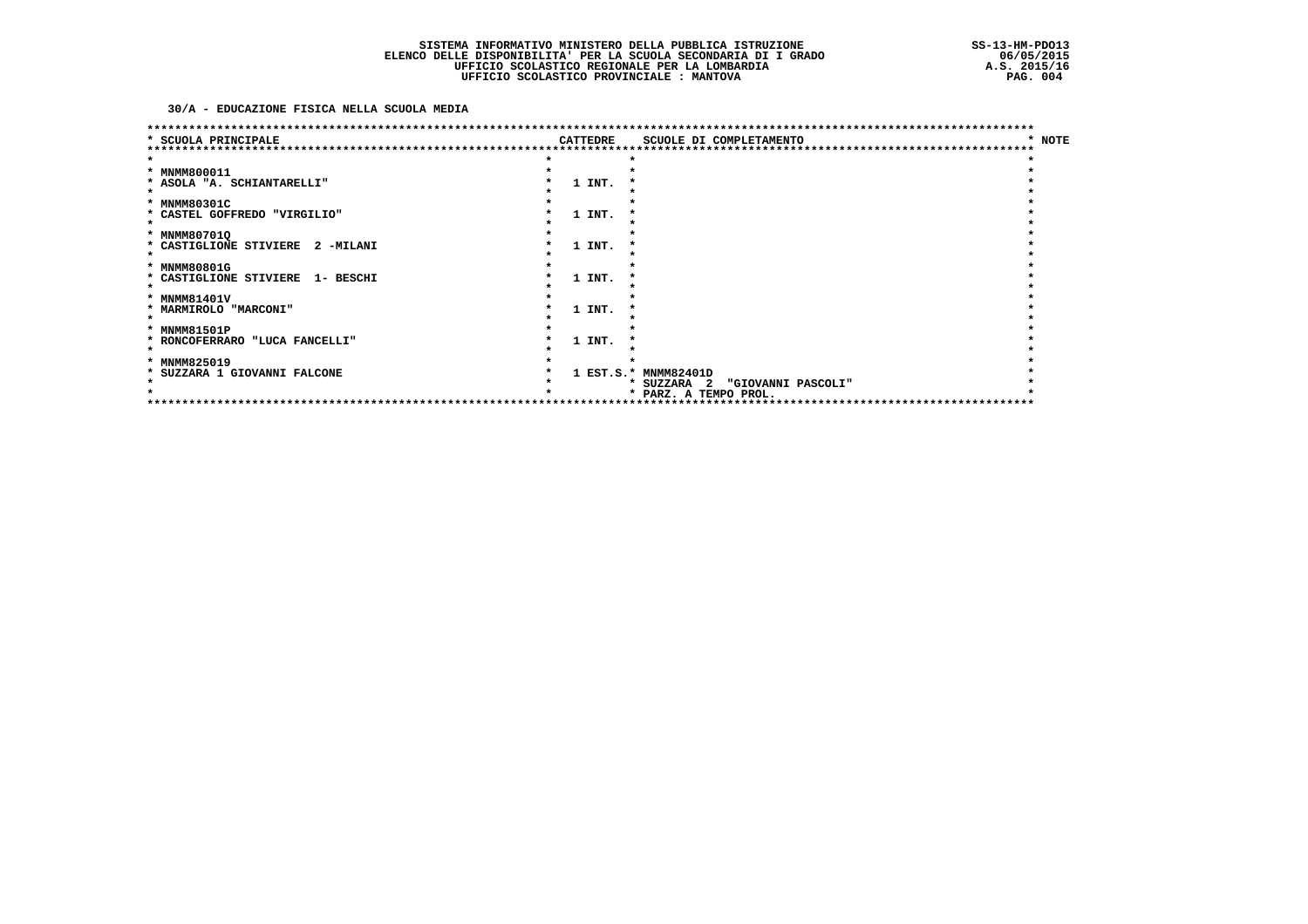30/A - EDUCAZIONE FISICA NELLA SCUOLA MEDIA

TOTAL, A TEMPO PROL.

| * SCUOLA PRINCIPALE             |  | CATTEDRE     |  | SCUOLE DI COMPLETAMENTO | * NOTE |
|---------------------------------|--|--------------|--|-------------------------|--------|
|                                 |  |              |  |                         |        |
|                                 |  |              |  |                         |        |
| MNMM821012                      |  |              |  |                         |        |
| * QUISTELLO MARTIRI DI BELFIORE |  | $1$ INT. $*$ |  |                         |        |
|                                 |  |              |  |                         |        |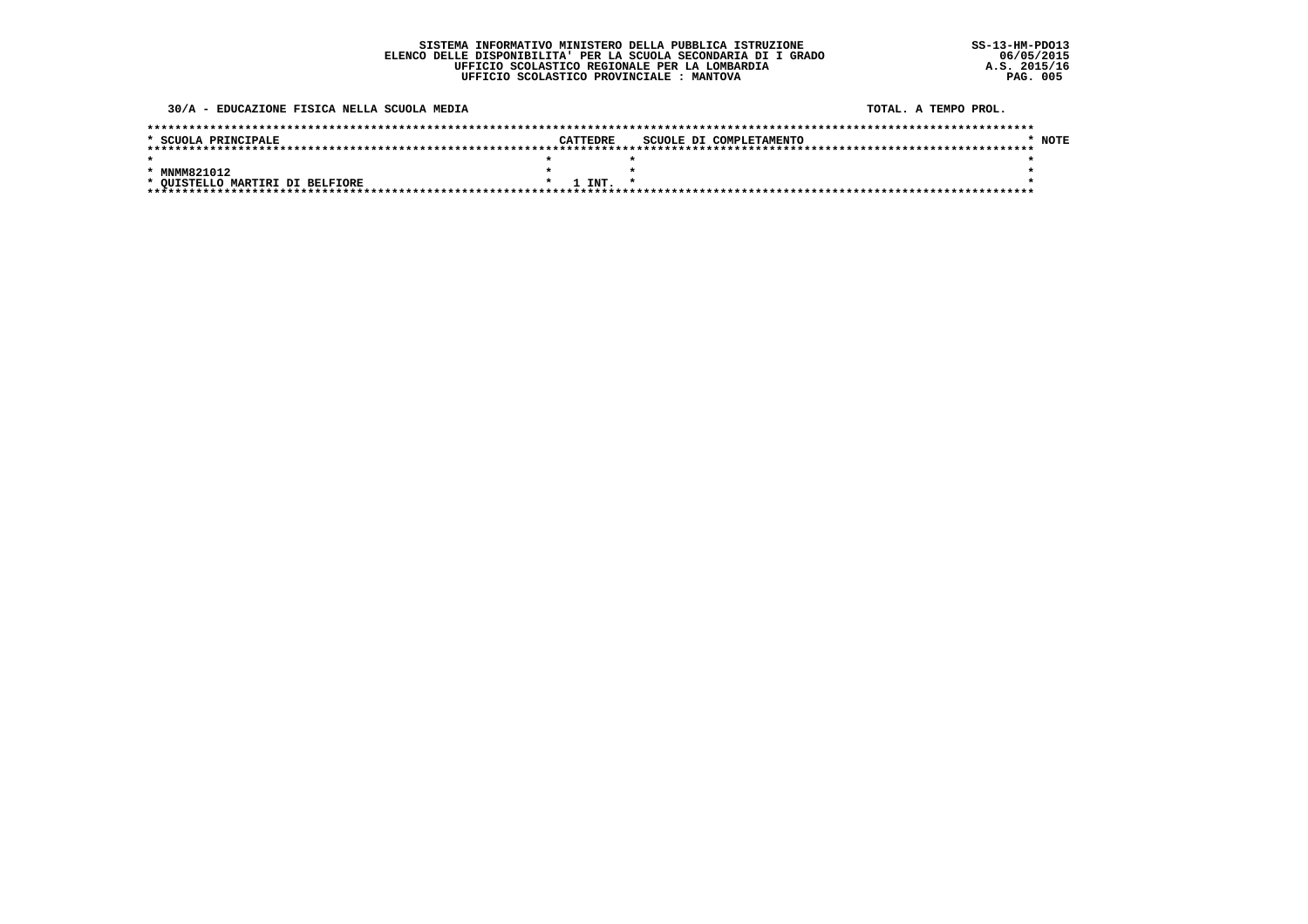#### 32/A - EDUCAZIONE MUSICALE NELLA SCUOLA MEDIA

| * SCUOLA PRINCIPALE                |  | CATTEDRE | SCUOLE DI COMPLETAMENTO        | * NOTE |
|------------------------------------|--|----------|--------------------------------|--------|
|                                    |  |          |                                |        |
|                                    |  |          |                                |        |
| * MNMM82201T                       |  |          |                                |        |
| * SERMIDE "VIRGILIO"               |  |          | 1 EST.F.* MNMM82202V           |        |
|                                    |  |          | SCUOLA SEC. 1^ GRADO CARBONARA |        |
|                                    |  |          | PARZ. A TEMPO PROL.            |        |
|                                    |  |          |                                |        |
| * MNMM83801B                       |  |          |                                |        |
| * SCUOLA MEDIA<br>"VANONI" VIADANA |  |          | 1 EST.F.* MNMM80902C           |        |
|                                    |  |          | * GAZZUOLO S.S. SABBIONETA     |        |
|                                    |  |          |                                |        |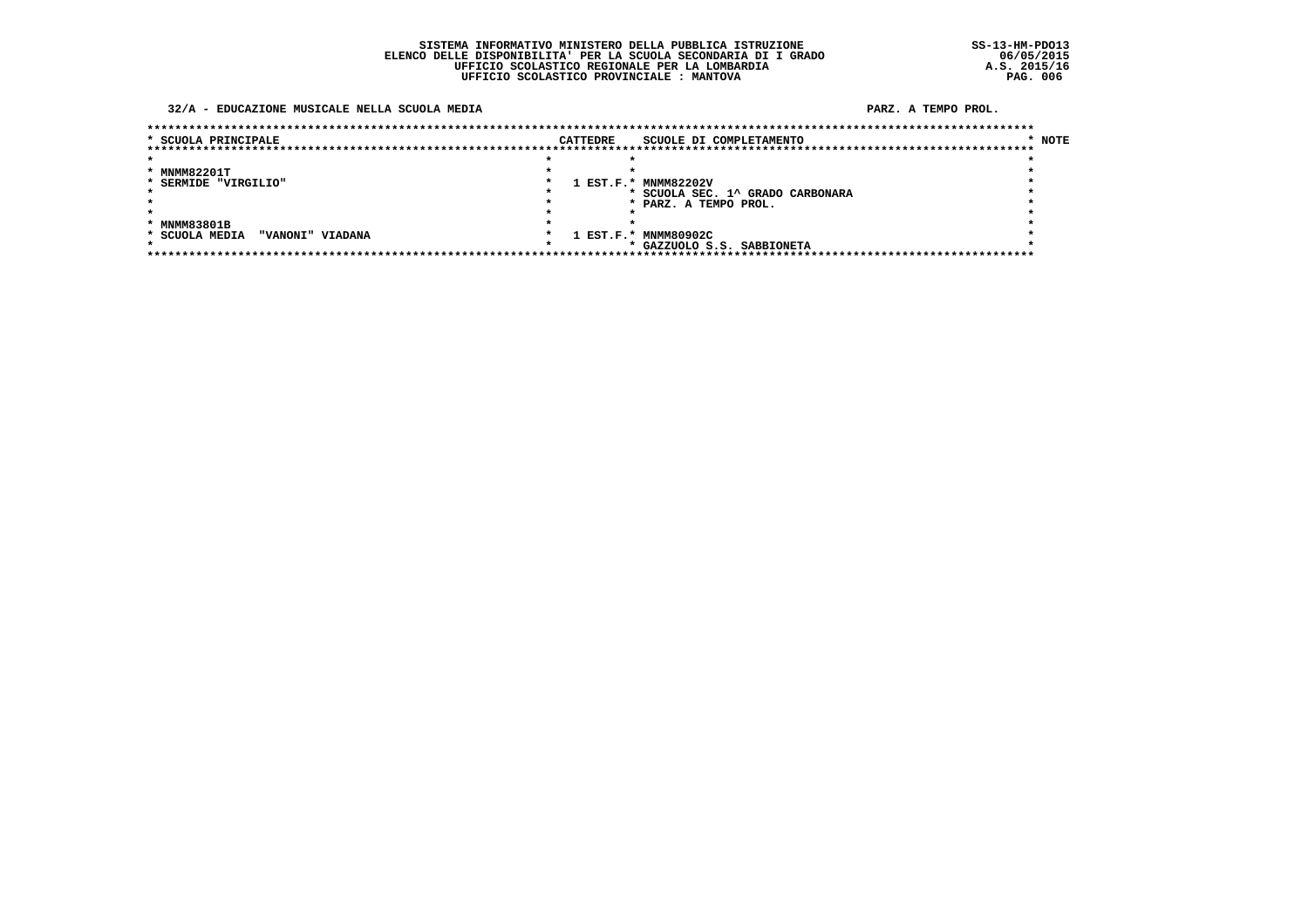32/A - EDUCAZIONE MUSICALE NELLA SCUOLA MEDIA

| * SCUOLA PRINCIPALE              |  | <b>CATTEDRE</b> | SCUOLE DI COMPLETAMENTO    | * NOTE |
|----------------------------------|--|-----------------|----------------------------|--------|
|                                  |  |                 |                            |        |
|                                  |  |                 |                            |        |
| * MNMM80801G                     |  |                 |                            |        |
| * CASTIGLIONE STIVIERE 1- BESCHI |  | 1 INT.          |                            |        |
|                                  |  |                 |                            |        |
| * MNMM80802L                     |  |                 |                            |        |
| * MEDOLE - SCUOLA MEDIA          |  |                 | 1 EST.F.* MNMM805014       |        |
|                                  |  |                 | * GOITO "SORDELLO"         |        |
|                                  |  |                 |                            |        |
| * MNMM80901B                     |  |                 |                            |        |
| * SABBIONETA "A. DE GIOVANNI"    |  |                 | 1 EST.F.* MNMM80902C       |        |
|                                  |  |                 | * GAZZUOLO S.S. SABBIONETA |        |
|                                  |  |                 |                            |        |
| * MNMM81001G                     |  |                 |                            |        |
| * VIRGILIO "G.BAZZANI"           |  |                 | 1 EST.F.* MNMM812017       |        |
|                                  |  |                 | * BUSCOLDO "V.DA FELTRE"   |        |
|                                  |  |                 |                            |        |
| * MNMM81501P                     |  |                 |                            |        |
| * RONCOFERRARO "LUCA FANCELLI"   |  | 1 INT.          |                            |        |
|                                  |  |                 |                            |        |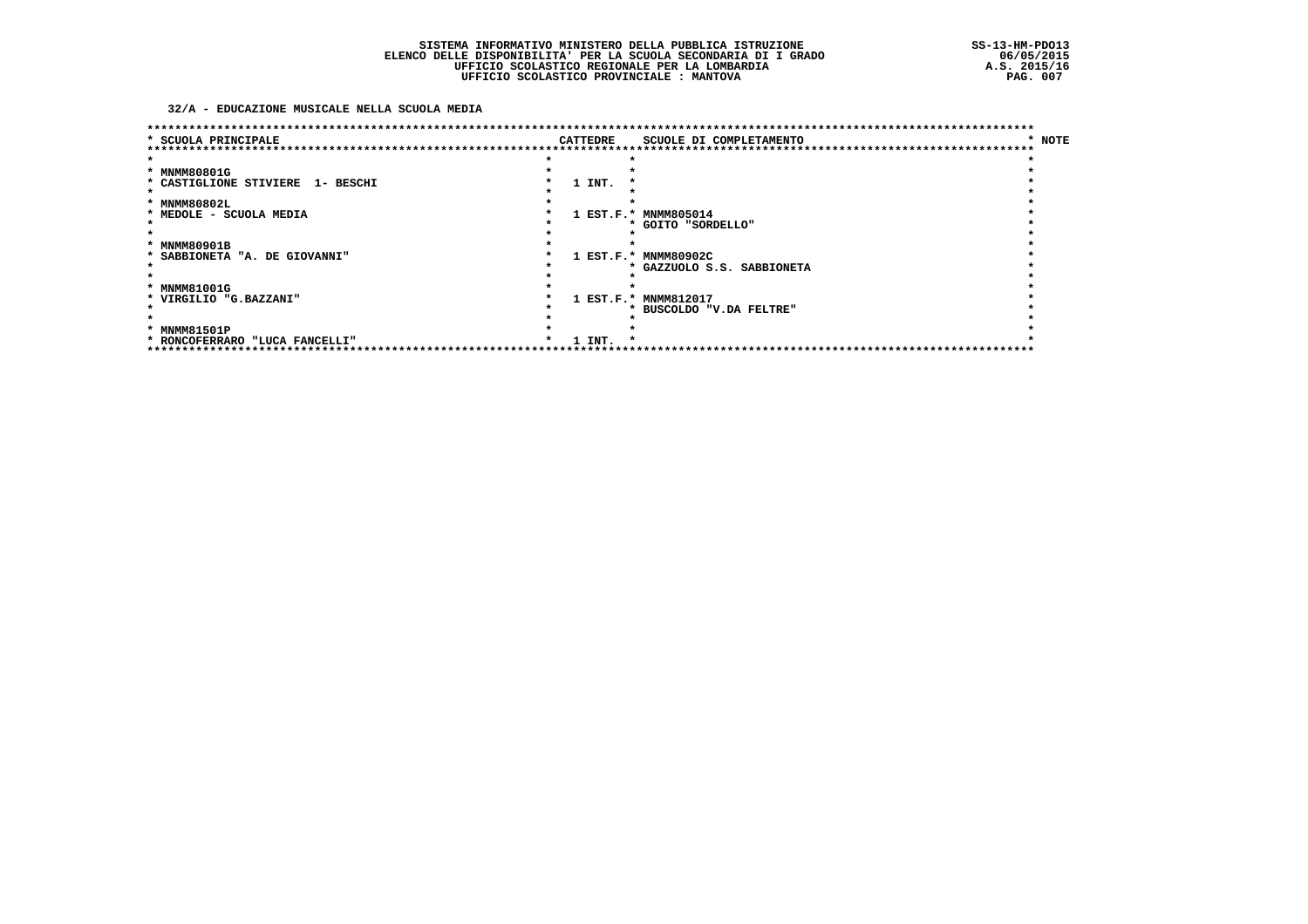32/A - EDUCAZIONE MUSICALE NELLA SCUOLA MEDIA

TOTAL, A TEMPO PROL.

| * SCUOLA PRINCIPALE              | CATTEDRE | SCUOLE DI COMPLETAMENTO           | NOTE |
|----------------------------------|----------|-----------------------------------|------|
|                                  |          |                                   |      |
|                                  |          |                                   |      |
| * MNMM80101R                     |          |                                   |      |
| * CANNETO SULL' OGLIO "G. CORVI" |          | 1 EST.F.* MNMM80102T              |      |
|                                  |          | * ACQUANEGRA S/C"S.S.CANNETO S/O" |      |
|                                  |          |                                   |      |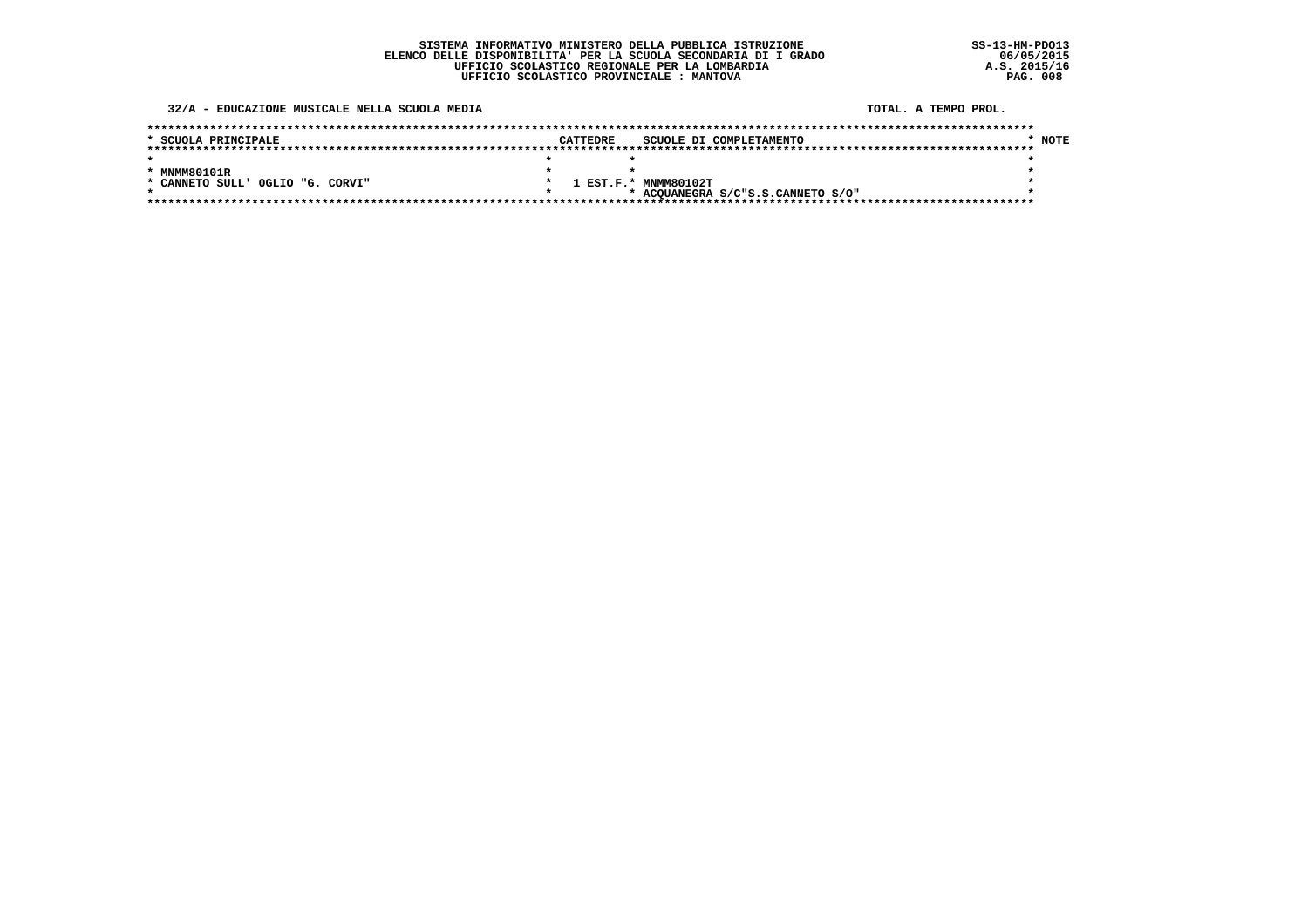33/A - EDUCAZIONE TECNICA NELLA SCUOLA MEDIA

| * SCUOLA PRINCIPALE                                        | <b>CATTEDRE</b> | SCUOLE DI COMPLETAMENTO | NOTE |
|------------------------------------------------------------|-----------------|-------------------------|------|
|                                                            |                 |                         |      |
|                                                            |                 |                         |      |
| * MNMM82401D                                               |                 |                         |      |
| "GIOVANNI PASCOLI"<br>$\overline{\mathbf{2}}$<br>* SUZZARA | $1$ TNT. $*$    |                         |      |
|                                                            |                 |                         |      |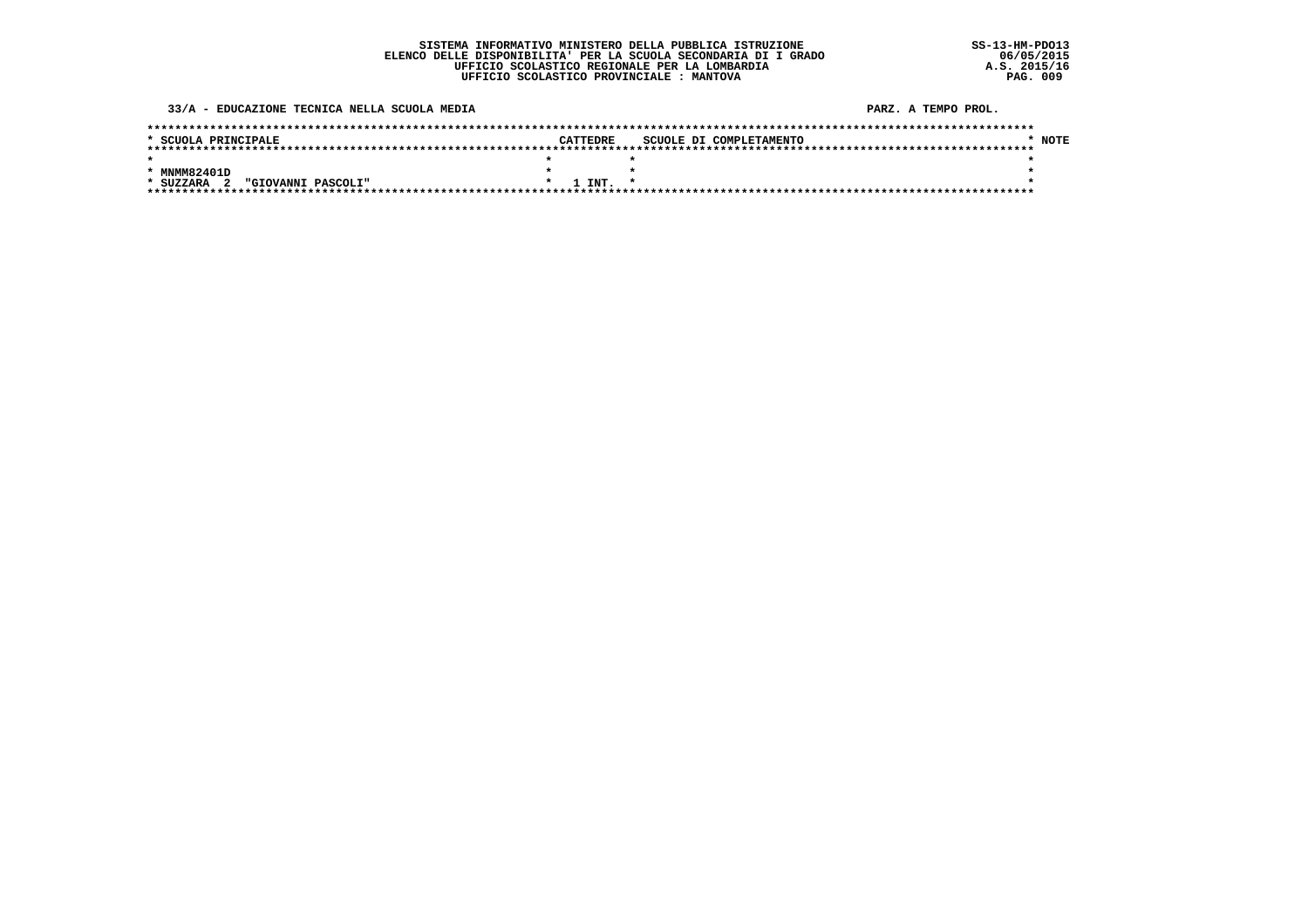### 33/A - EDUCAZIONE TECNICA NELLA SCUOLA MEDIA

| * SCUOLA PRINCIPALE           |  | <b>CATTEDRE</b> | ******************************<br>SCUOLE DI COMPLETAMENTO | * NOTE |
|-------------------------------|--|-----------------|-----------------------------------------------------------|--------|
|                               |  |                 | ****************                                          |        |
| * MNMM800011                  |  |                 |                                                           |        |
| * ASOLA "A. SCHIANTARELLI"    |  | 1 INT.          |                                                           |        |
|                               |  |                 |                                                           |        |
| * MNMM805014                  |  |                 |                                                           |        |
| * GOITO "SORDELLO"            |  | 1 INT.          |                                                           |        |
|                               |  |                 |                                                           |        |
| * MNMM825019                  |  |                 |                                                           |        |
| * SUZZARA 1 GIOVANNI FALCONE  |  | 1 INT.          |                                                           |        |
|                               |  |                 |                                                           |        |
| * MNMM827011                  |  |                 |                                                           |        |
| * CASTELLUCCHIO "R. GANDOLFO" |  | $1$ EST.F.*     | <b>MNMM827022</b>                                         |        |
|                               |  |                 | * CAMPITELLO                                              |        |
|                               |  |                 |                                                           |        |
| * MNMM82901L                  |  |                 |                                                           |        |
| * MANTOVA "SACCHI"            |  | 1 INT.          | *                                                         |        |
|                               |  |                 |                                                           |        |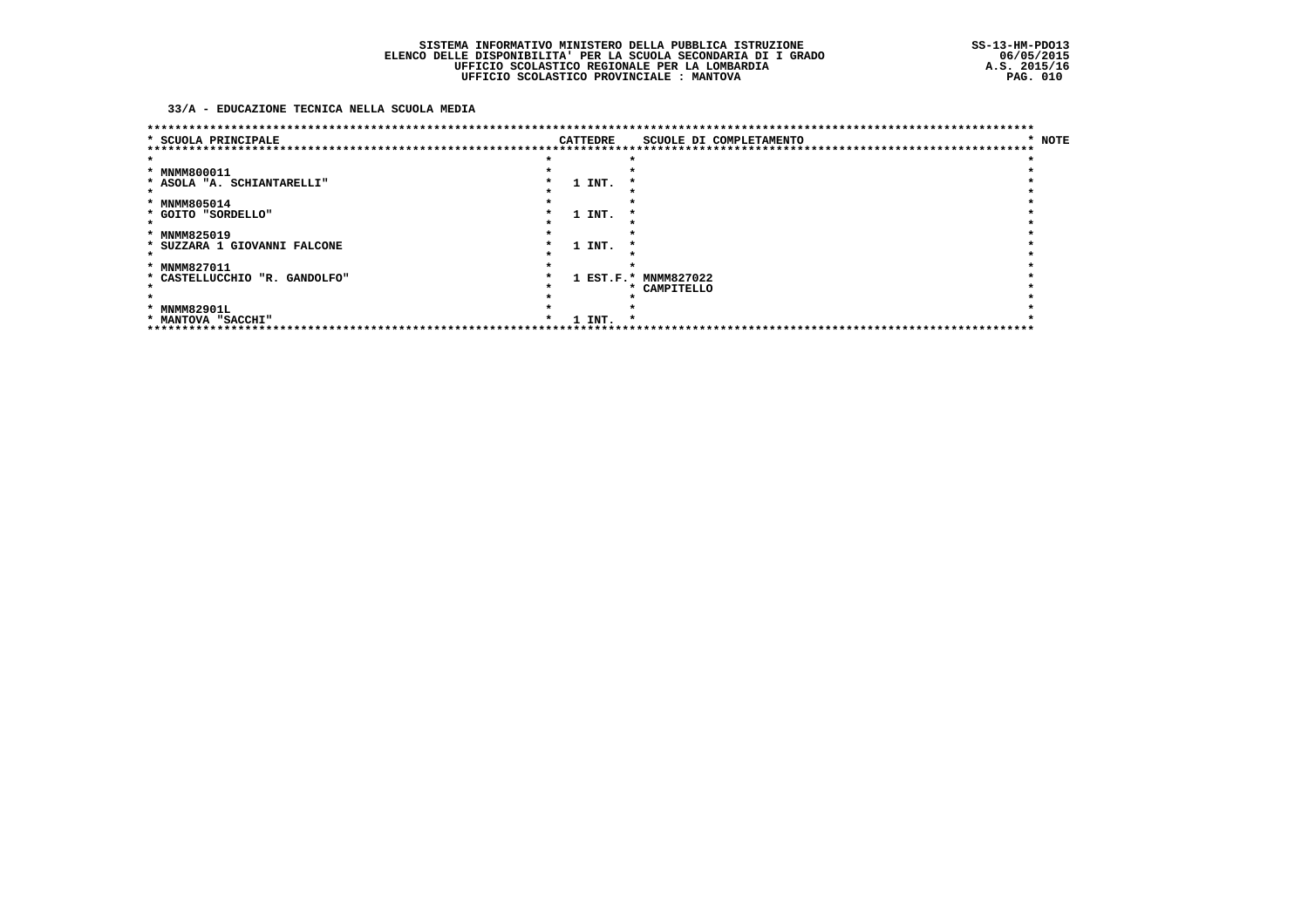#### 33/A - EDUCAZIONE TECNICA NELLA SCUOLA MEDIA

#### TOTAL, A TEMPO PROL.

| * SCUOLA PRINCIPALE               | CATTEDRE | SCUOLE DI COMPLETAMENTO | * NOTE |
|-----------------------------------|----------|-------------------------|--------|
|                                   |          |                         |        |
|                                   |          |                         |        |
| * MNMM820038                      |          |                         |        |
| * REVERE "D. BARTOLOMEO GRAZIOLI" |          | 1 EST.F.* MNMM820027    |        |
|                                   |          | SUSTINENTE"L.MARTINI "  |        |
|                                   |          | * PARZ. A TEMPO PROL.   |        |
|                                   |          |                         |        |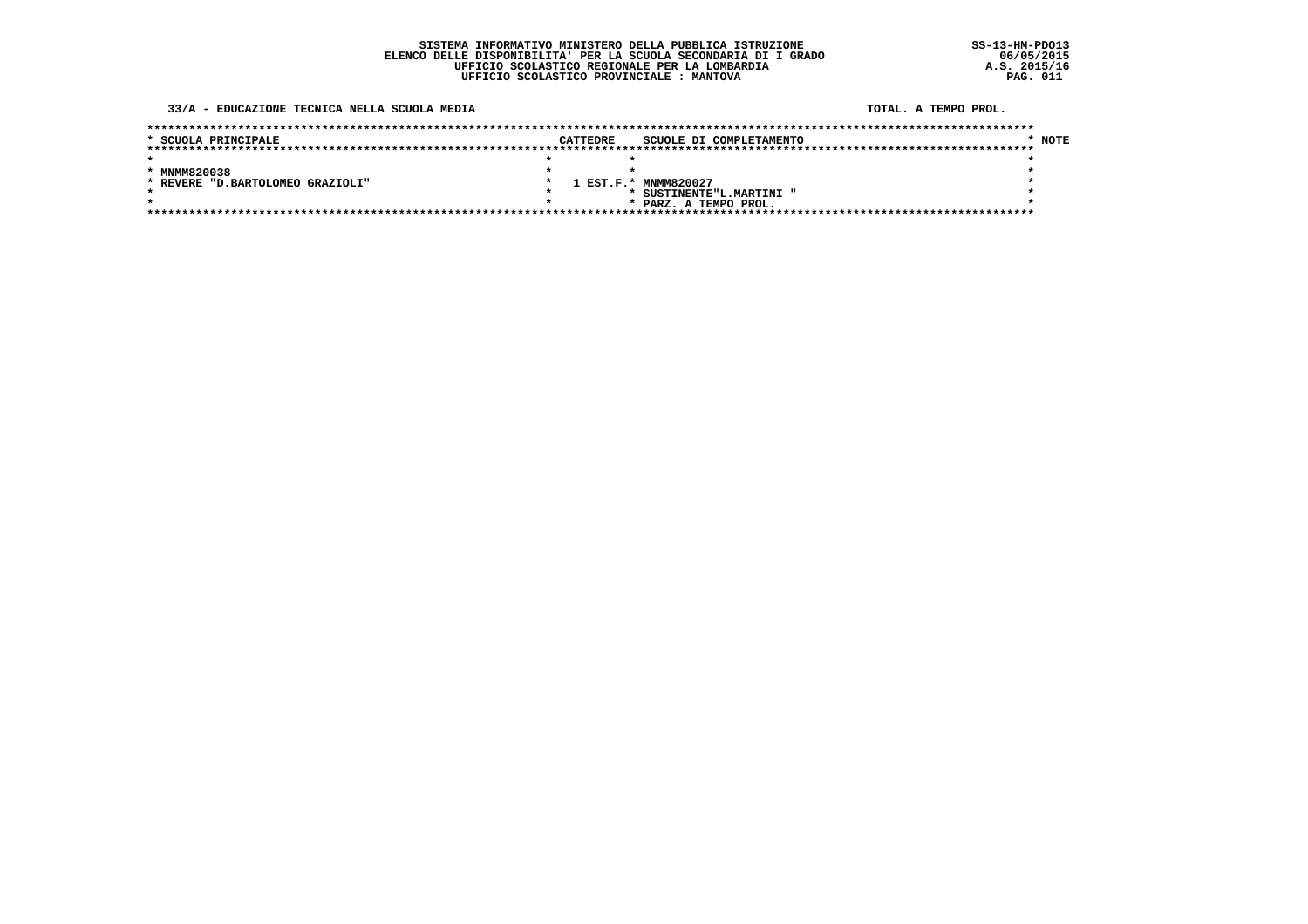### SISTEMA INFORMATIVO MINISTERO DELLA PUBBLICA ISTRUZIONE ELENCO DELLE DISPONIBILITA' PER LA SCUOLA SECONDARIA DI I GRADO<br>UFFICIO SCOLASTICO REGIONALE PER LA LOMBARDIA UFFICIO SCOLASTICO PROVINCIALE : MANTOVA

### 43/A - ITALIANO STORIA ED EDUCAZIONE CIVICA, GEOGRAFIA NELLA SCUOLA MEDIA

| * SCUOLA PRINCIPALE              |                  |  | CATTEDRE          | SCUOLE DI COMPLETAMENTO                   | * NOTE |
|----------------------------------|------------------|--|-------------------|-------------------------------------------|--------|
|                                  |                  |  |                   |                                           |        |
|                                  |                  |  |                   |                                           |        |
| * MNMM819012                     |                  |  |                   |                                           |        |
| * POGGIO RUSCO- "G. MARCONI"     |                  |  | 2 INT.            |                                           |        |
|                                  |                  |  |                   |                                           |        |
| * MNMM82202V                     |                  |  |                   |                                           |        |
| * SCUOLA SEC. 1^ GRADO CARBONARA |                  |  | 2 INT.            | * MNMM821023                              |        |
|                                  |                  |  |                   | 1 EST.F.* S.GIACOMO SEGNATE S.S.QUISTELLO |        |
|                                  |                  |  |                   | * TOTAL. A TEMPO PROL.                    |        |
|                                  |                  |  |                   |                                           |        |
| * MNMM83801B                     |                  |  |                   |                                           |        |
| * SCUOLA MEDIA                   | "VANONI" VIADANA |  | 3 INT.<br>$\star$ |                                           |        |
|                                  |                  |  |                   |                                           |        |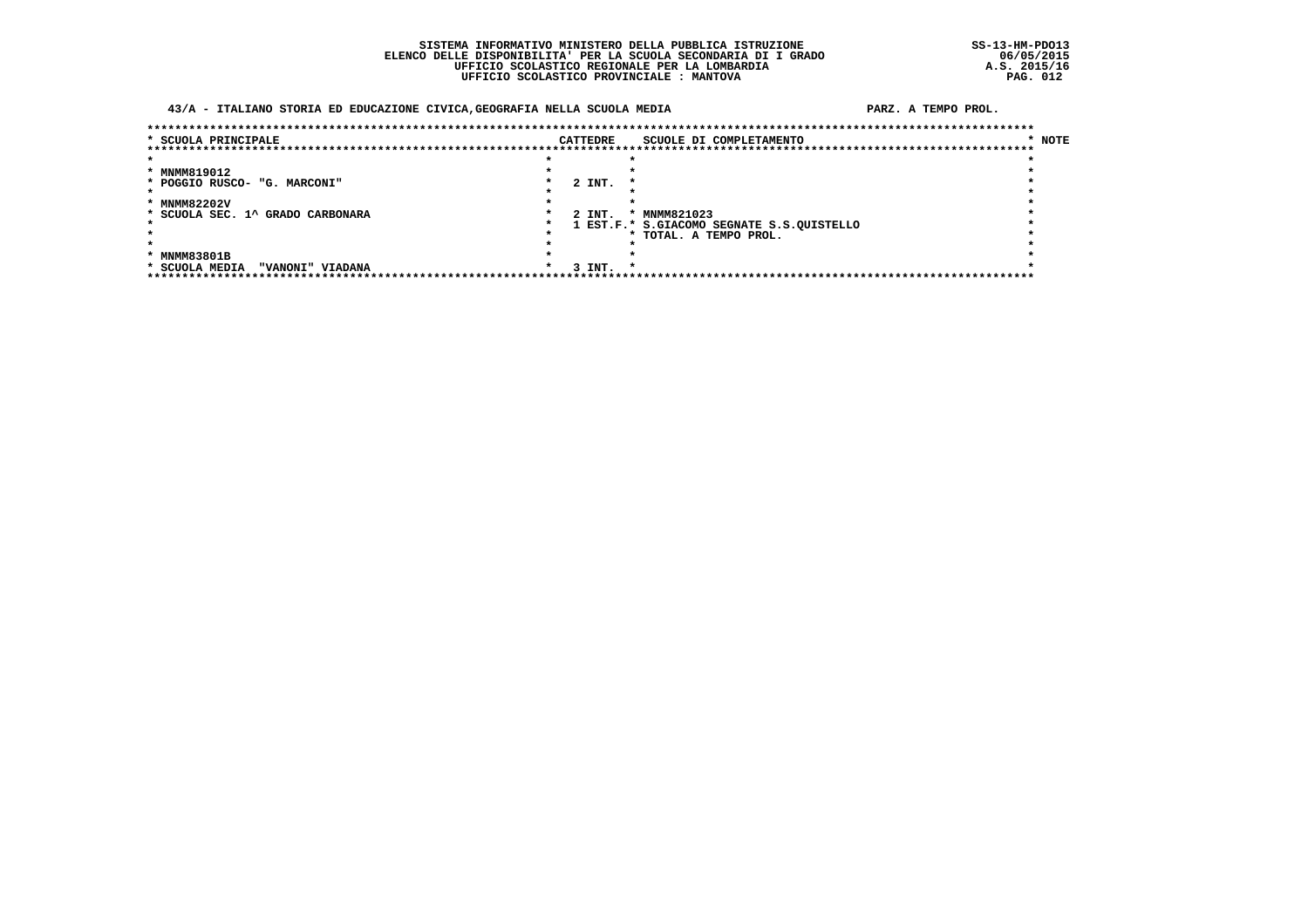43/A - ITALIANO STORIA ED EDUCAZIONE CIVICA, GEOGRAFIA NELLA SCUOLA MEDIA

| * SCUOLA PRINCIPALE                      |  | CATTEDRE | SCUOLE DI COMPLETAMENTO                   | <b>NOTE</b> |
|------------------------------------------|--|----------|-------------------------------------------|-------------|
|                                          |  |          |                                           |             |
|                                          |  |          |                                           |             |
| * MNMM800011                             |  |          | $\star$                                   |             |
| * ASOLA "A. SCHIANTARELLI"<br>$\star$    |  |          | 1 EST.F.* MNMM80102T                      |             |
| $\star$                                  |  |          | * ACQUANEGRA S/C"S.S.CANNETO S/O"         |             |
| * MNMM80206T                             |  |          |                                           |             |
| * PIUBEGA - SCUOLA MEDIA                 |  |          | 1 INT. * MNMM80102T                       |             |
| $\star$                                  |  |          | 1 EST.F.* ACQUANEGRA S/C"S.S.CANNETO S/O" |             |
| $\star$                                  |  |          |                                           |             |
| * MNMM80301C                             |  |          |                                           |             |
| * CASTEL GOFFREDO "VIRGILIO"             |  | 3 INT.   |                                           |             |
| $\star$                                  |  |          |                                           |             |
| * MNMM80701Q                             |  |          |                                           |             |
| * CASTIGLIONE STIVIERE 2 -MILANI         |  | 1 INT.   |                                           |             |
| $\star$                                  |  |          |                                           |             |
| * MNMM80801G                             |  |          |                                           |             |
| * CASTIGLIONE STIVIERE 1- BESCHI         |  |          | 1 INT. * MNMM80802L                       |             |
| $\star$                                  |  |          | 1 EST.F.* MEDOLE - SCUOLA MEDIA           |             |
|                                          |  |          |                                           |             |
| * MNMM80901B                             |  |          |                                           |             |
| * SABBIONETA "A. DE GIOVANNI"<br>$\star$ |  | 2 INT.   |                                           |             |
| * MNMM81001G                             |  |          |                                           |             |
| * VIRGILIO "G.BAZZANI"                   |  |          | 1 INT. * MNMM825019                       |             |
| $\star$                                  |  |          | 1 EST.F.* SUZZARA 1 GIOVANNI FALCONE      |             |
| $\star$                                  |  |          |                                           |             |
| * MNMM813013                             |  |          |                                           |             |
| * SCUOLA MEDIA PORTO MANTOVANO           |  | 1 INT.   |                                           |             |
| $\star$                                  |  |          |                                           |             |
| * MNMM815020                             |  |          |                                           |             |
| * VILLIMPENTA - S.S. RONCOFERRARO        |  |          | 1 EST.F.* MNMM81503R                      |             |
| $\star$                                  |  |          | * CASTELDARIO "ENRICO FERMI"              |             |
| $\star$                                  |  |          |                                           |             |
| * MNMM81601E                             |  |          |                                           |             |
| * SAN GIORGIO DI MANTOVA                 |  | 1 INT.   |                                           |             |
| $\star$                                  |  |          |                                           |             |
| * MNMM820016                             |  |          |                                           |             |
| * OSTIGLIA - "CORNELIO NEPOTE"           |  | 1 INT.   |                                           |             |
| $\star$                                  |  |          |                                           |             |
| * MNMM825019                             |  |          |                                           |             |
| * SUZZARA 1 GIOVANNI FALCONE<br>****     |  | 1 INT.   |                                           |             |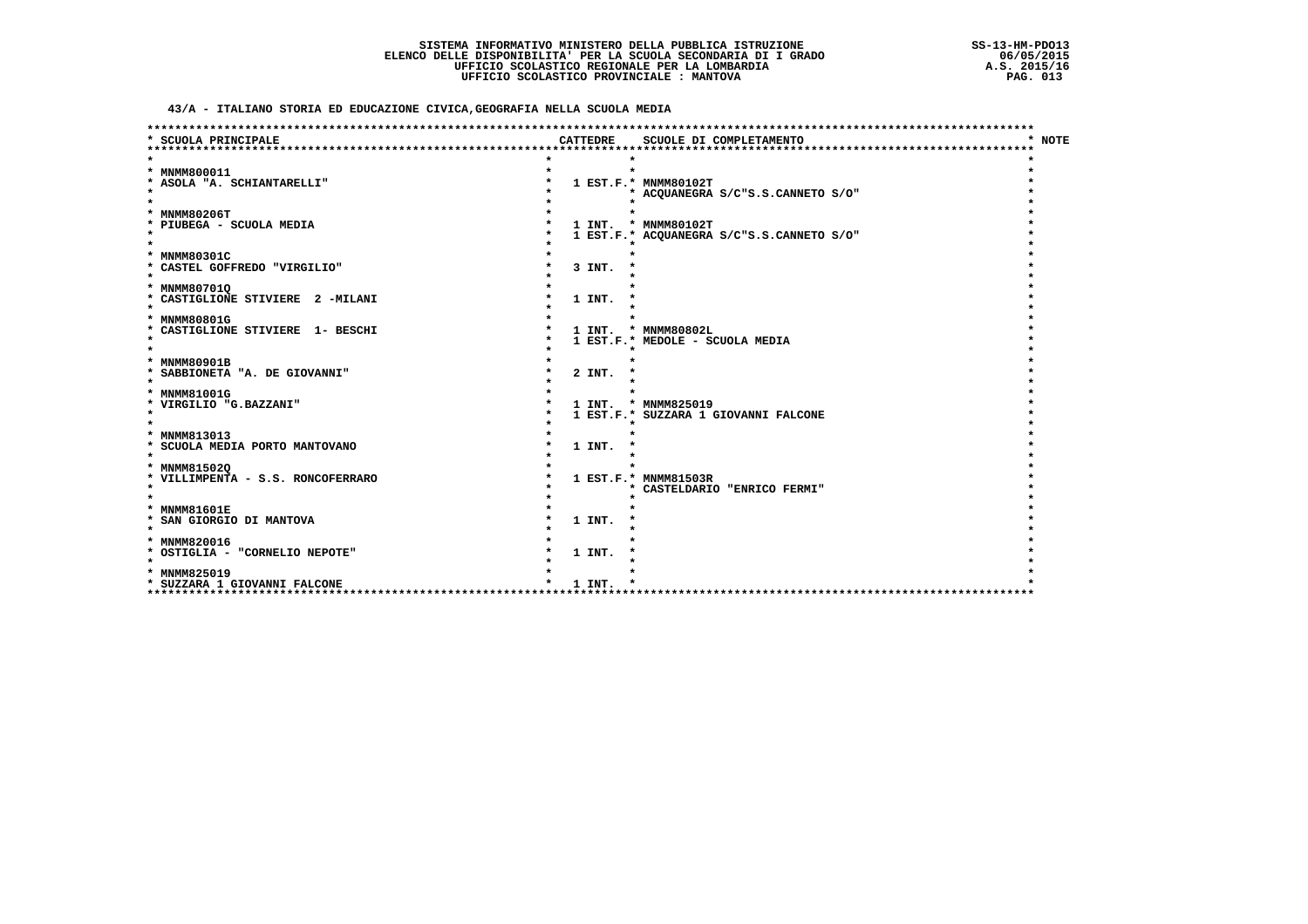### 43/A - ITALIANO STORIA ED EDUCAZIONE CIVICA, GEOGRAFIA NELLA SCUOLA MEDIA

| * SCUOLA PRINCIPALE                   |  | <b>CATTEDRE</b> | SCUOLE DI COMPLETAMENTO     | * NOTE |
|---------------------------------------|--|-----------------|-----------------------------|--------|
|                                       |  |                 |                             |        |
|                                       |  |                 |                             |        |
| * MNMM82801R                          |  |                 |                             |        |
| * MANTOVA "ALBERTI"                   |  | 1 INT.          |                             |        |
|                                       |  |                 |                             |        |
| * MNMM82901L                          |  |                 |                             |        |
| * MANTOVA "SACCHI"                    |  | 2 INT.          |                             |        |
|                                       |  |                 |                             |        |
| * MNMM836010                          |  |                 |                             |        |
| * MANTOVA ''G.<br><b>BERTAZZOLO''</b> |  | 1 INT.          | * MNMM82801R                |        |
|                                       |  |                 | 1 EST.S.* MANTOVA "ALBERTI" |        |
|                                       |  |                 |                             |        |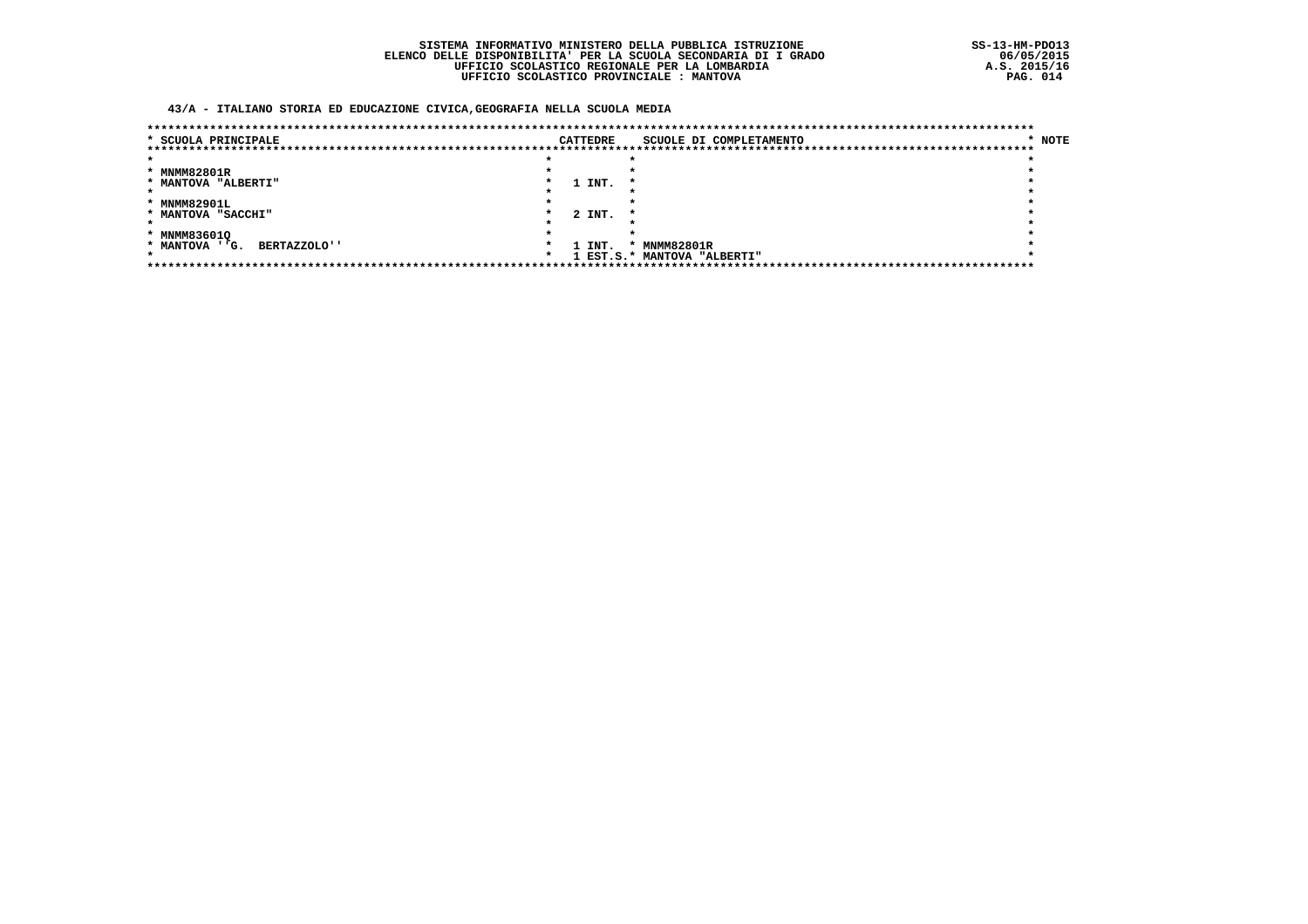### SISTEMA INFORMATIVO MINISTERO DELLA PUBBLICA ISTRUZIONE ELENCO DELLE DISPONIBILITA' PER LA SCUOLA SECONDARIA DI I GRADO<br>UFFICIO SCOLASTICO REGIONALE PER LA LOMBARDIA UFFICIO SCOLASTICO PROVINCIALE : MANTOVA

### 43/A - ITALIANO STORIA ED EDUCAZIONE CIVICA, GEOGRAFIA NELLA SCUOLA MEDIA

#### TOTAL, A TEMPO PROL.

| * SCUOLA PRINCIPALE              | CATTEDRE | SCUOLE DI COMPLETAMENTO           | * NOTE |
|----------------------------------|----------|-----------------------------------|--------|
|                                  |          |                                   |        |
|                                  |          |                                   |        |
| * MNMM80101R                     |          |                                   |        |
| * CANNETO SULL' OGLIO "G. CORVI" |          | 1 EST.F.* MNMM80102T              |        |
|                                  |          | * ACOUANEGRA S/C"S.S.CANNETO S/O" |        |
|                                  |          |                                   |        |
| * MNMM820038                     |          |                                   |        |
| * REVERE "D.BARTOLOMEO GRAZIOLI" | 1 INT.   |                                   |        |
|                                  |          |                                   |        |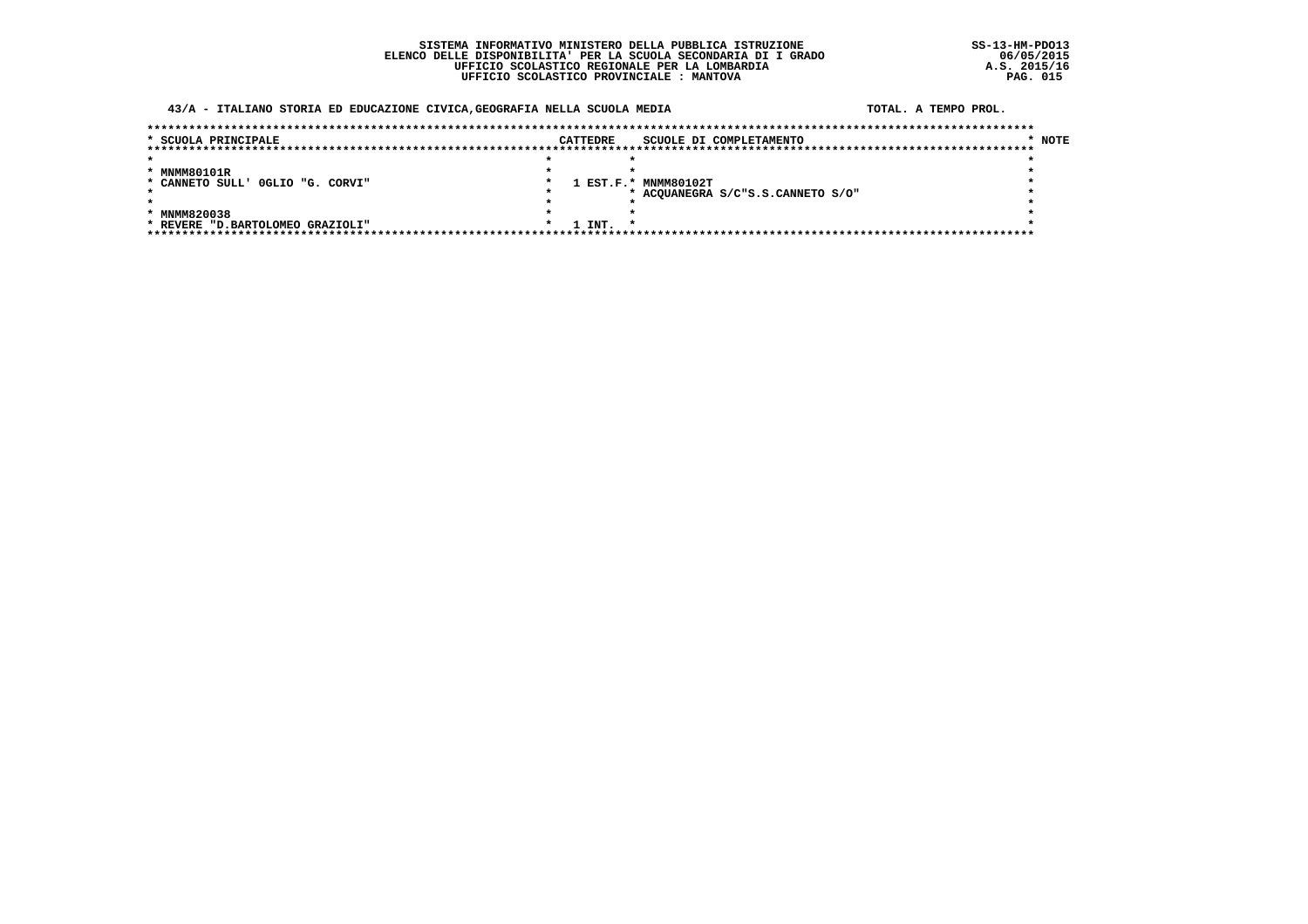### SISTEMA INFORMATIVO MINISTERO DELLA PUBBLICA ISTRUZIONE ELENCO DELLE DISPONIBILITA' PER LA SCUOLA SECONDARIA DI I GRADO<br>UFFICIO SCOLASTICO REGIONALE PER LA LOMBARDIA UFFICIO SCOLASTICO PROVINCIALE : MANTOVA

### 59/A - SCIENZE MATEMATICHE, CHIMICHE, FISICHE E NATURALI NELLA SCUOLA MEDIA

|                                    |          | ******************************** |                        |
|------------------------------------|----------|----------------------------------|------------------------|
| * SCUOLA PRINCIPALE                | CATTEDRE | SCUOLE DI COMPLETAMENTO          | <b>NOTE</b><br>$\star$ |
|                                    |          |                                  |                        |
|                                    |          |                                  |                        |
| * MNMM80403A                       |          |                                  |                        |
| * SC. MEDIA MONZAMBANO             | 1 INT.   |                                  |                        |
|                                    |          |                                  |                        |
| * MNMM82202V                       |          |                                  |                        |
| * SCUOLA SEC. 1^ GRADO CARBONARA   | 1 INT.   |                                  |                        |
|                                    |          |                                  |                        |
| * MNMM82401D                       |          |                                  |                        |
| * SUZZARA 2<br>"GIOVANNI PASCOLI"  | 1 INT.   |                                  |                        |
|                                    |          |                                  |                        |
| * MNMM82802T                       |          |                                  |                        |
| * SCUOLA MEDIA CASTELBELFORTE      | 1 INT.   |                                  |                        |
|                                    |          |                                  |                        |
| * MNMM834025                       |          |                                  |                        |
| "VIRGILIO"<br>* MOGLIA SC. MEDIA   | 1 INT.   |                                  |                        |
|                                    |          |                                  |                        |
| * MNMM83501X                       |          |                                  |                        |
| * GONZAGA SCUOLA MEDIA "B. CROCE"  | 2 INT.   |                                  |                        |
|                                    |          |                                  |                        |
| * MNMM83801B                       |          |                                  |                        |
| * SCUOLA MEDIA<br>"VANONI" VIADANA | 2 INT.   |                                  |                        |
|                                    |          |                                  |                        |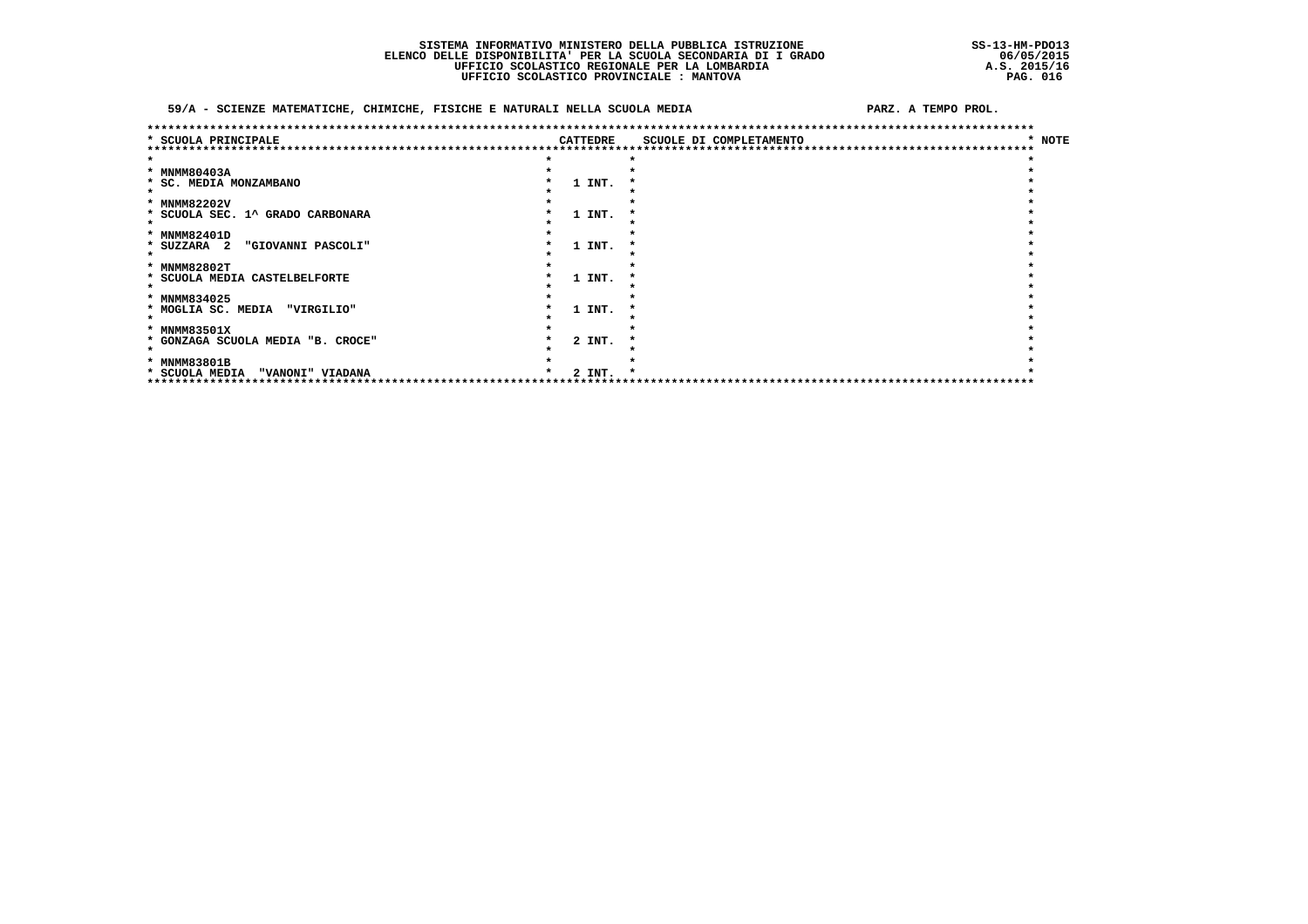59/A - SCIENZE MATEMATICHE, CHIMICHE, FISICHE E NATURALI NELLA SCUOLA MEDIA

| SCUOLA PRINCIPALE                            | <b>CATTEDRE</b> | SCUOLE DI COMPLETAMENTO | <b>NOTE</b> |
|----------------------------------------------|-----------------|-------------------------|-------------|
|                                              |                 |                         |             |
|                                              |                 |                         |             |
| * MNMM800011                                 |                 |                         |             |
| * ASOLA "A. SCHIANTARELLI"                   | 5 INT.          |                         |             |
| $\star$                                      |                 |                         |             |
| * MNMM80301C<br>* CASTEL GOFFREDO "VIRGILIO" | 5 INT.          |                         |             |
| $\star$                                      |                 |                         |             |
| * MNMM80801G                                 |                 |                         |             |
| * CASTIGLIONE STIVIERE 1- BESCHI             | 3 INT.          |                         |             |
| $\star$                                      |                 |                         |             |
| * MNMM81001G                                 |                 |                         |             |
| * VIRGILIO "G.BAZZANI"<br>$\star$            | 2 INT.          |                         |             |
| * MNMM812017                                 |                 |                         |             |
| * BUSCOLDO "V.DA FELTRE"                     | 1 INT.          |                         |             |
| $\star$                                      |                 |                         |             |
| * MNMM813013                                 |                 |                         |             |
| * SCUOLA MEDIA PORTO MANTOVANO<br>$\star$    | 1 INT.          |                         |             |
| * MNMM815020                                 |                 |                         |             |
| * VILLIMPENTA - S.S. RONCOFERRARO            | 1 INT.          |                         |             |
| $\star$                                      |                 |                         |             |
| * MNMM81503R                                 |                 |                         |             |
| * CASTELDARIO "ENRICO FERMI"                 | 1 INT.          |                         |             |
| $\star$                                      |                 |                         |             |
| * MNMM820016                                 |                 |                         |             |
| * OSTIGLIA - "CORNELIO NEPOTE"<br>$\star$    | 1 INT.          |                         |             |
| <b>MNMM825019</b><br>$\star$                 |                 |                         |             |
| * SUZZARA 1 GIOVANNI FALCONE                 | 1 INT.          |                         |             |
| $\star$                                      |                 |                         |             |
| * MNMM827022                                 |                 |                         |             |
| * CAMPITELLO<br>$\star$                      | 1 INT.          |                         |             |
| * MNMM82901L                                 |                 |                         |             |
| * MANTOVA "SACCHI"                           | 1 INT.          |                         |             |
|                                              |                 |                         |             |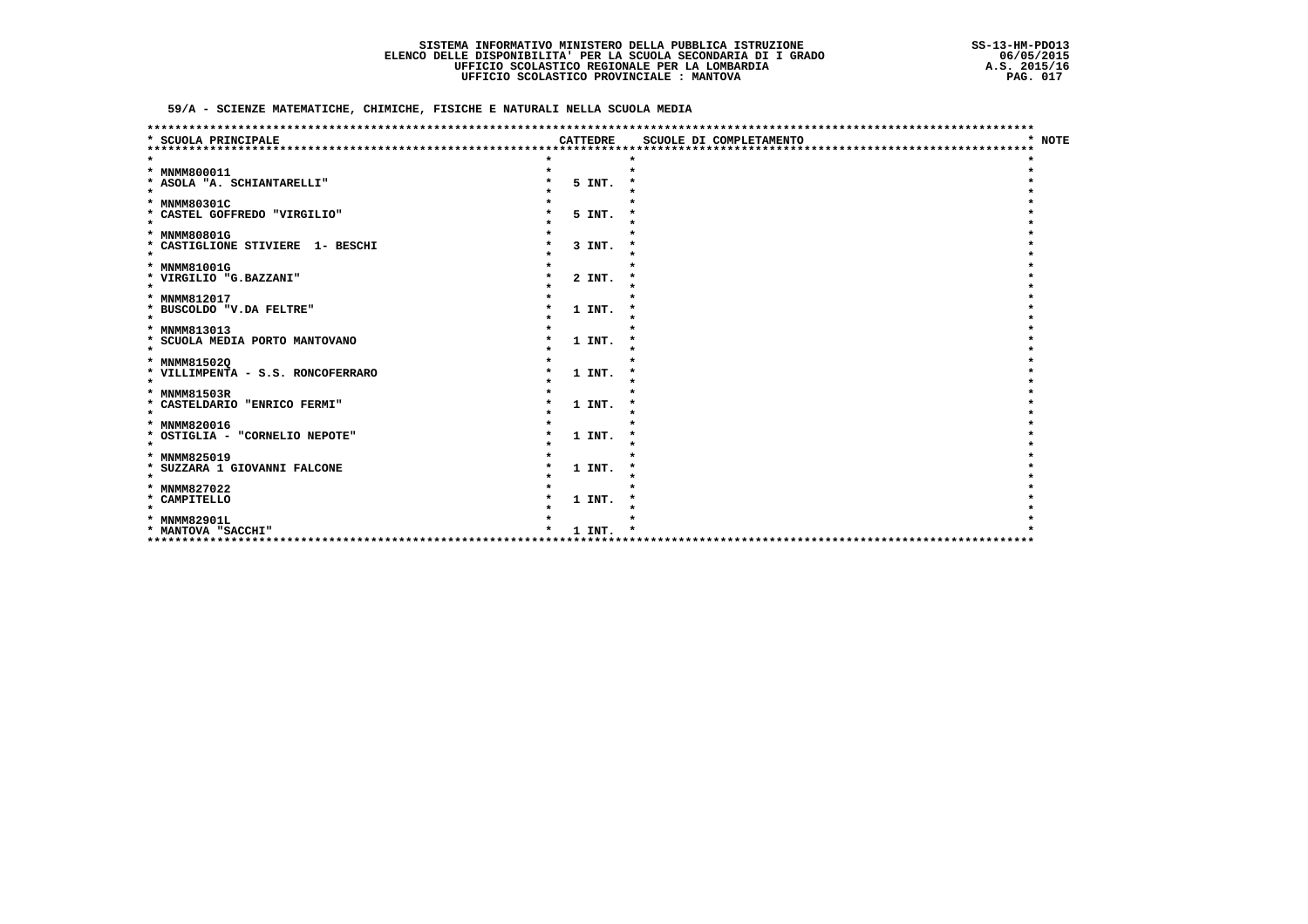### 59/A - SCIENZE MATEMATICHE, CHIMICHE, FISICHE E NATURALI NELLA SCUOLA MEDIA

|  | TOTAL. A TEMPO PROL. |  |
|--|----------------------|--|
|  |                      |  |

| * SCUOLA PRINCIPALE              | CATTEDRE     | SCUOLE DI COMPLETAMENTO | <b>NOTE</b> |  |  |  |
|----------------------------------|--------------|-------------------------|-------------|--|--|--|
|                                  |              |                         |             |  |  |  |
|                                  |              |                         |             |  |  |  |
| * MNMM80101R                     |              |                         |             |  |  |  |
| * CANNETO SULL' OGLIO "G. CORVI" | $1$ INT. $*$ |                         |             |  |  |  |
|                                  |              |                         |             |  |  |  |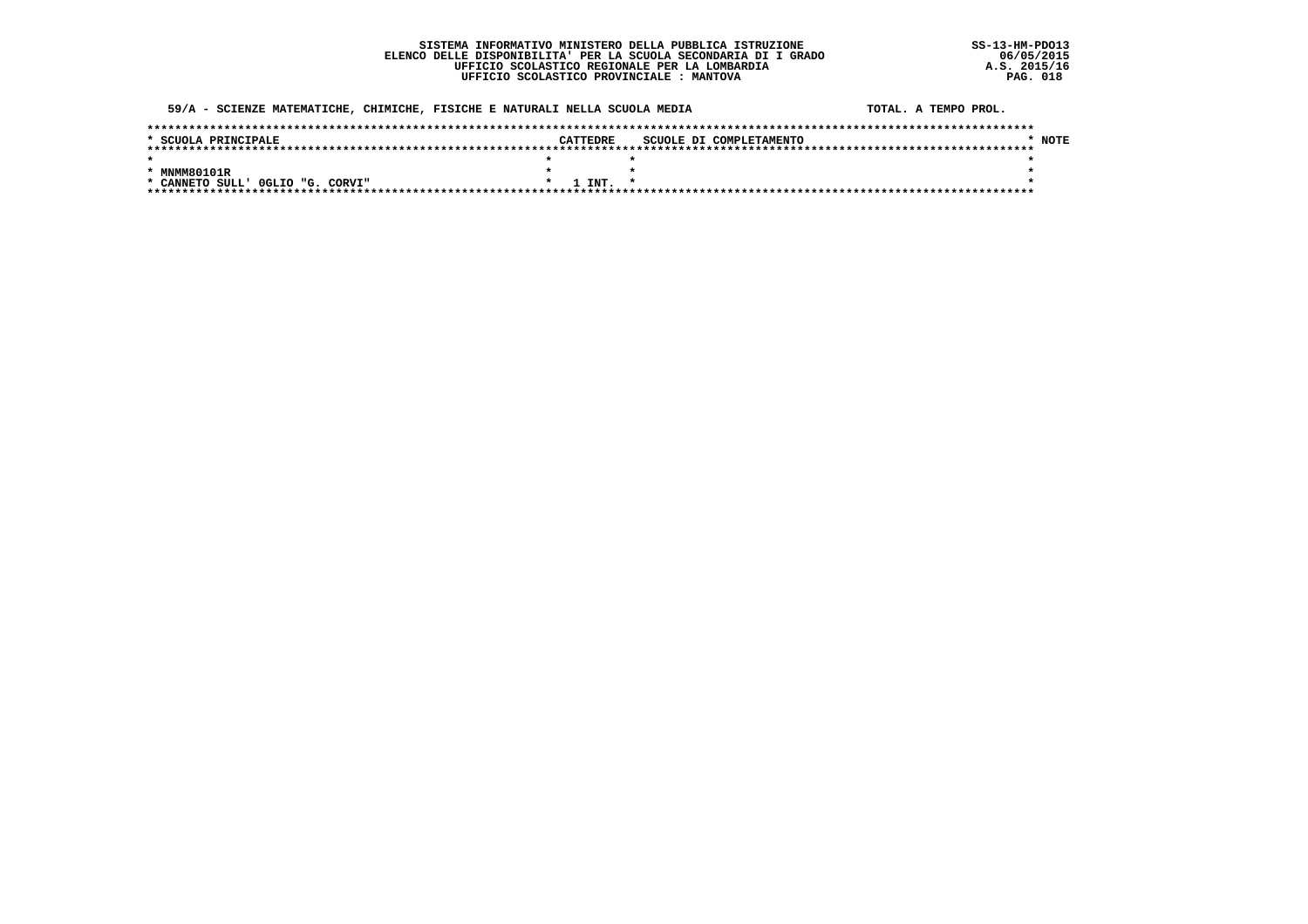### SISTEMA INFORMATIVO MINISTERO DELLA PUBBLICA ISTRUZIONE ELENCO DELLE DISPONIBILITA' PER LA SCUOLA SECONDARIA DI I GRADO UFFICIO SCOLASTICO REGIONALE PER LA LOMBARDIA UFFICIO SCOLASTICO PROVINCIALE : MANTOVA

45/A - LINGUA STRANIERA (FRANCESE)

| * SCUOLA PRINCIPALE                  | CATTEDRE | SCUOLE DI COMPLETAMENTO | <b>NOTE</b> |
|--------------------------------------|----------|-------------------------|-------------|
|                                      |          |                         |             |
|                                      |          |                         |             |
| * MNMM826015                         |          |                         |             |
| RODIGO MEDIA V. DA FELTRE<br>$\star$ |          | 1 EST.F.* MNMM827022    |             |
|                                      |          | * CAMPTTELLO            |             |
|                                      |          |                         |             |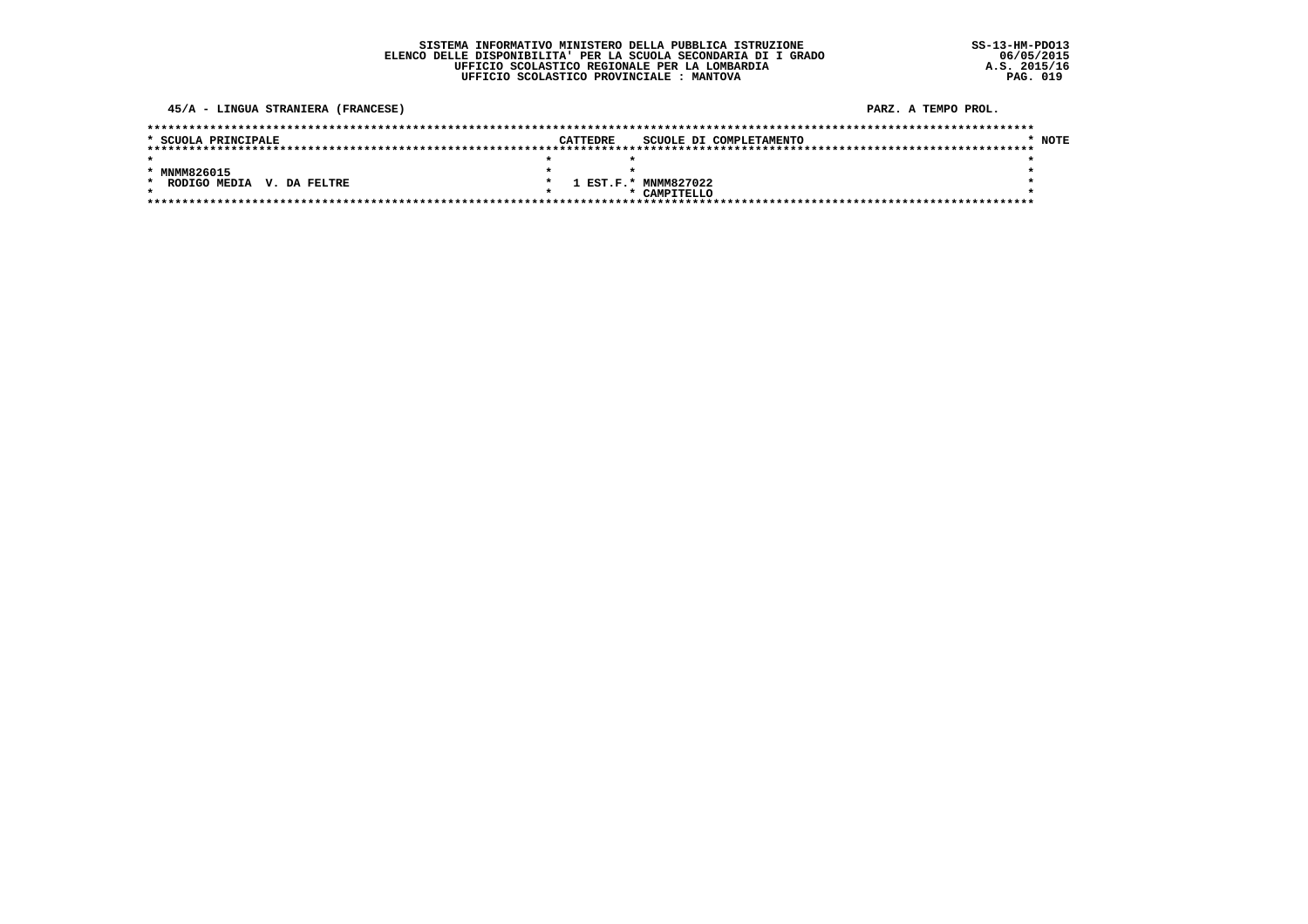45/A - LINGUA STRANIERA (FRANCESE)

| SCUOLA PRINCIPALE              |  | CATTEDRE | SCUOLE DI COMPLETAMENTO           | * NOTE |
|--------------------------------|--|----------|-----------------------------------|--------|
|                                |  |          |                                   |        |
|                                |  |          |                                   |        |
| * MNMM80301C                   |  |          |                                   |        |
| * CASTEL GOFFREDO "VIRGILIO"   |  | 1 INT.   |                                   |        |
|                                |  |          |                                   |        |
| * MNMM81401V                   |  |          |                                   |        |
| * MARMIROLO "MARCONI"          |  | 1 INT.   |                                   |        |
|                                |  |          |                                   |        |
| * MNMM825019                   |  |          |                                   |        |
| * SUZZARA 1 GIOVANNI FALCONE   |  |          | 1 EST.S.* MNMM82401D              |        |
|                                |  |          | * SUZZARA 2 "GIOVANNI PASCOLI"    |        |
|                                |  |          | * PARZ. A TEMPO PROL.             |        |
|                                |  |          |                                   |        |
| * MNMM82801R                   |  |          |                                   |        |
| * MANTOVA "ALBERTI"            |  |          | 1 EST.F.* MNMM82802T              |        |
|                                |  |          | * SCUOLA MEDIA CASTELBELFORTE     |        |
|                                |  |          | PARZ. A TEMPO PROL.               |        |
|                                |  |          |                                   |        |
| * MNMM83101L                   |  |          |                                   |        |
| SCUOLA MEDIA VIADANA "PARAZZI" |  | 1 INT.   |                                   |        |
|                                |  |          | ********************************* |        |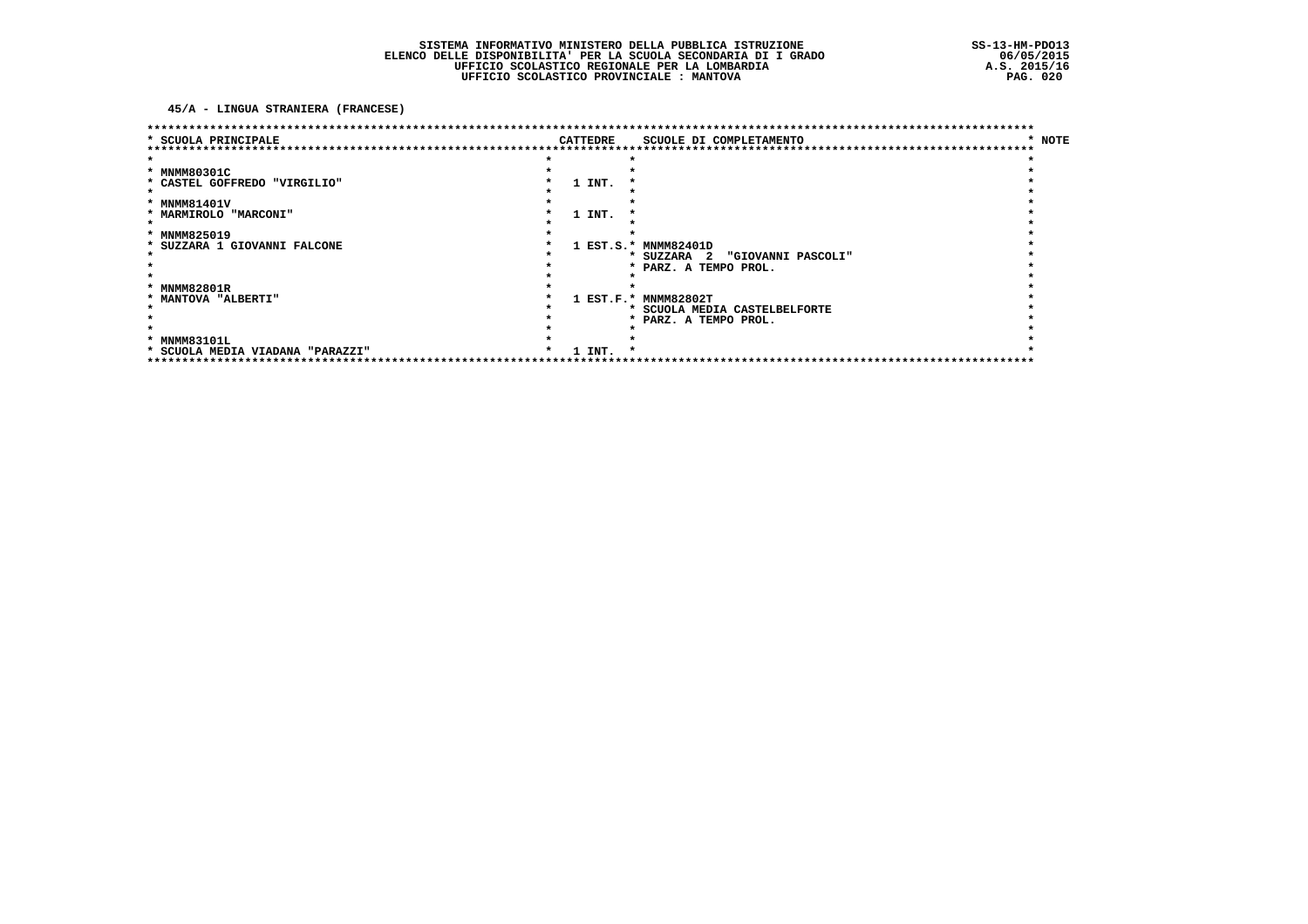### 45/A - LINGUA STRANIERA (FRANCESE)

### TOTAL. A TEMPO PROL.

| * SCUOLA PRINCIPALE               | <b>CATTEDRE</b> | SCUOLE DI COMPLETAMENTO  | * NOTE |
|-----------------------------------|-----------------|--------------------------|--------|
|                                   |                 |                          |        |
|                                   |                 |                          |        |
| * MNMM820038                      |                 |                          |        |
| * REVERE "D. BARTOLOMEO GRAZIOLI" |                 | 1 EST.F.* MNMM820027     |        |
|                                   |                 | * SUSTINENTE"L.MARTINI " |        |
|                                   |                 | * PARZ. A TEMPO PROL.    |        |
|                                   |                 |                          |        |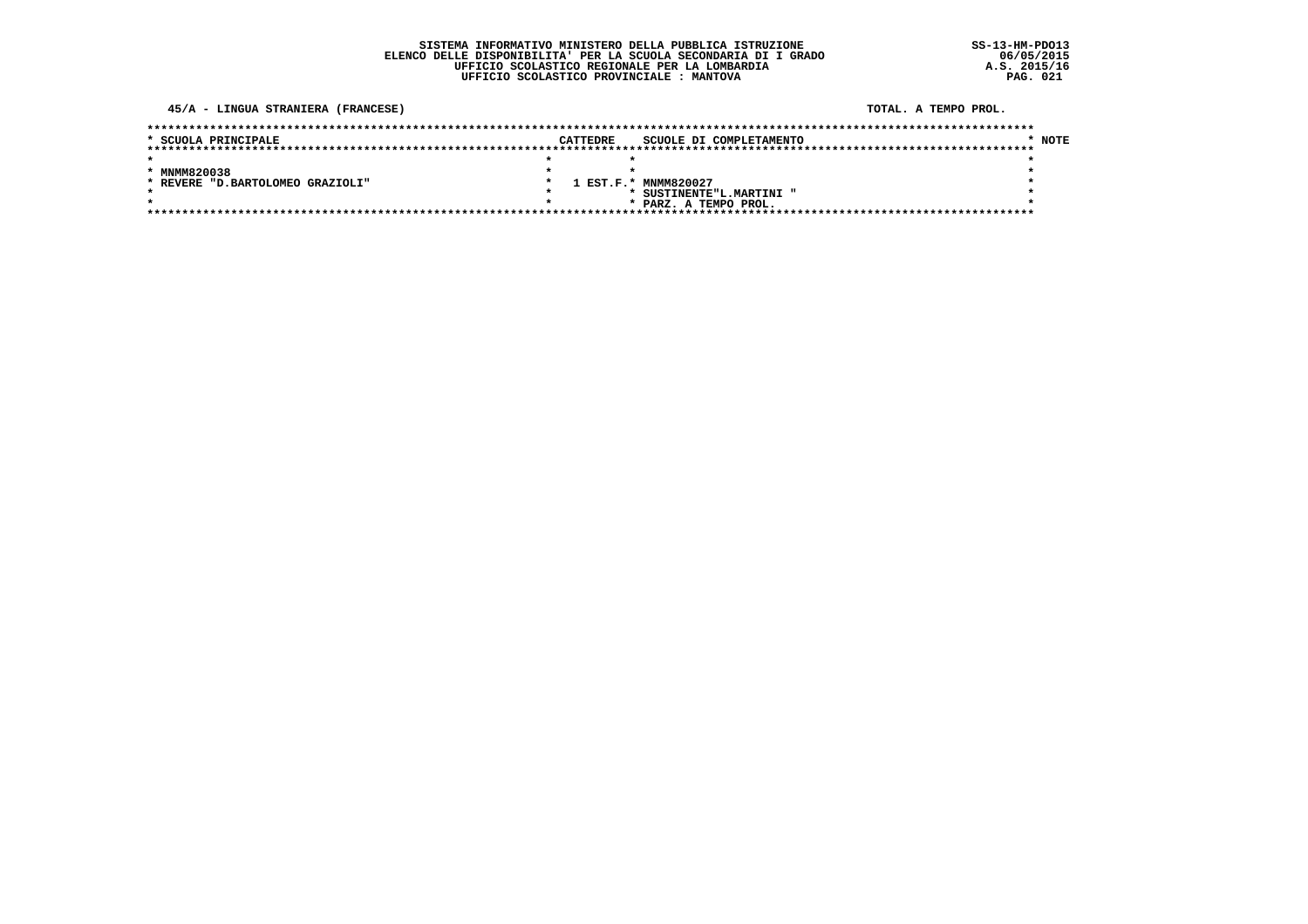### 45/A - LINGUA STRANIERA (INGLESE)

| * SCUOLA PRINCIPALE                | CATTEDRE |             | SCUOLE DI COMPLETAMENTO | * NOTE |
|------------------------------------|----------|-------------|-------------------------|--------|
|                                    |          |             |                         |        |
|                                    |          |             |                         |        |
| * MNMM83001R                       |          |             |                         |        |
| * SCUOLA MEDIA DOSOLO              |          | 1 INT.      |                         |        |
|                                    |          |             |                         |        |
| * MNMM83801B                       |          |             |                         |        |
| * SCUOLA MEDIA<br>"VANONI" VIADANA |          | 1 INT.<br>* |                         |        |
|                                    |          |             |                         |        |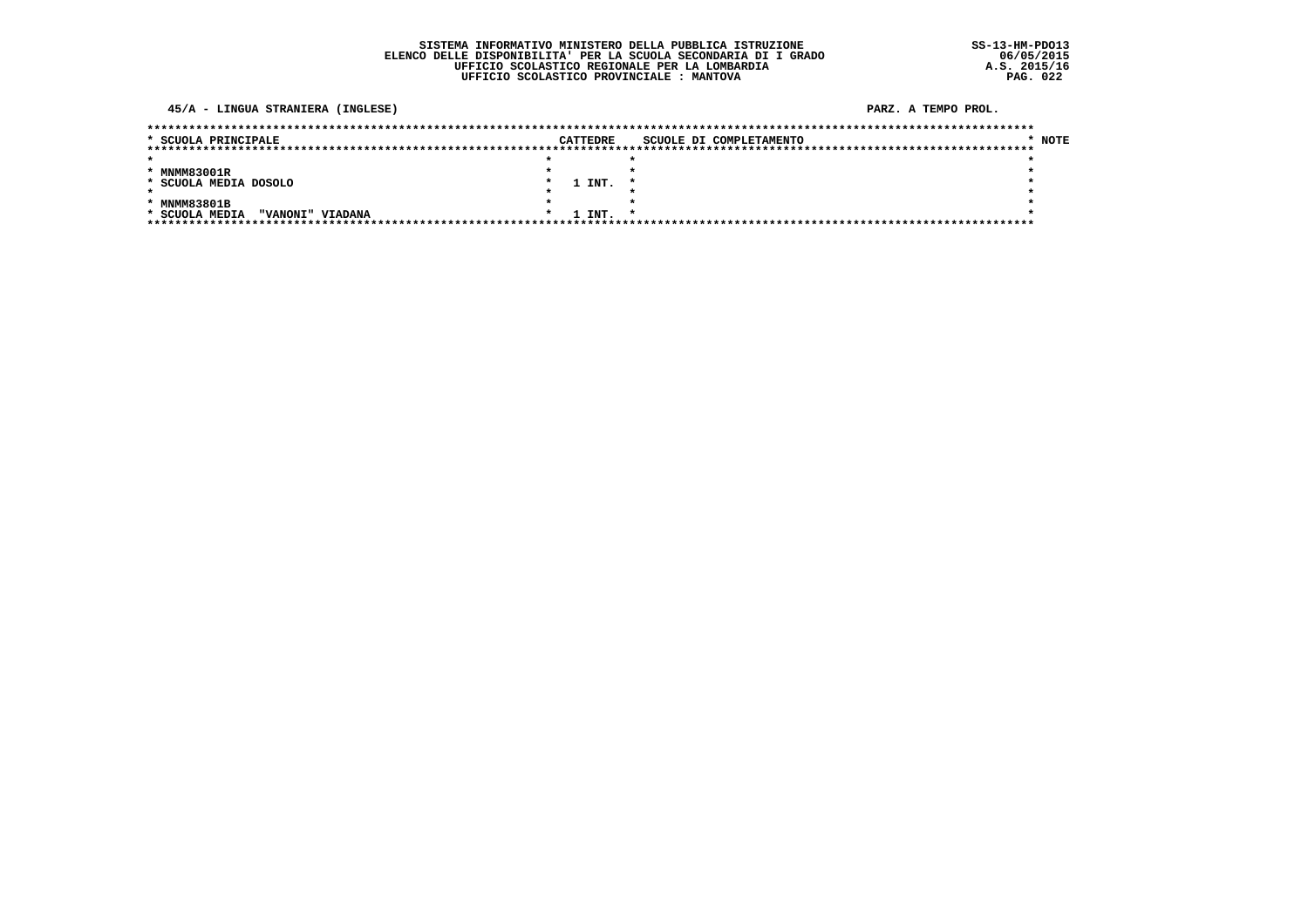45/A - LINGUA STRANIERA (INGLESE)

|                                  |          | ********************************* |        |
|----------------------------------|----------|-----------------------------------|--------|
| * SCUOLA PRINCIPALE              | CATTEDRE | SCUOLE DI COMPLETAMENTO           | * NOTE |
|                                  |          |                                   |        |
| * MNMM80301C                     |          |                                   |        |
| * CASTEL GOFFREDO "VIRGILIO"     | 1 INT.   |                                   |        |
|                                  |          |                                   |        |
| * MNMM80701Q                     |          |                                   |        |
| * CASTIGLIONE STIVIERE 2 -MILANI | 1 INT.   |                                   |        |
|                                  |          |                                   |        |
| * MNMM812017                     |          |                                   |        |
| * BUSCOLDO "V.DA FELTRE"         | 1 INT.   |                                   |        |
|                                  |          |                                   |        |
| * MNMM81503R                     |          |                                   |        |
| * CASTELDARIO "ENRICO FERMI"     | 1 INT.   |                                   |        |
|                                  |          |                                   |        |
| * MNMM82301N                     |          |                                   |        |
| * BOZZOLO "SCIPIONE GONZAGA"     | 1 INT.   |                                   |        |
|                                  |          |                                   |        |
| * MNMM82901L                     |          |                                   |        |
| * MANTOVA "SACCHI"               | 1 INT.   |                                   |        |
|                                  |          |                                   |        |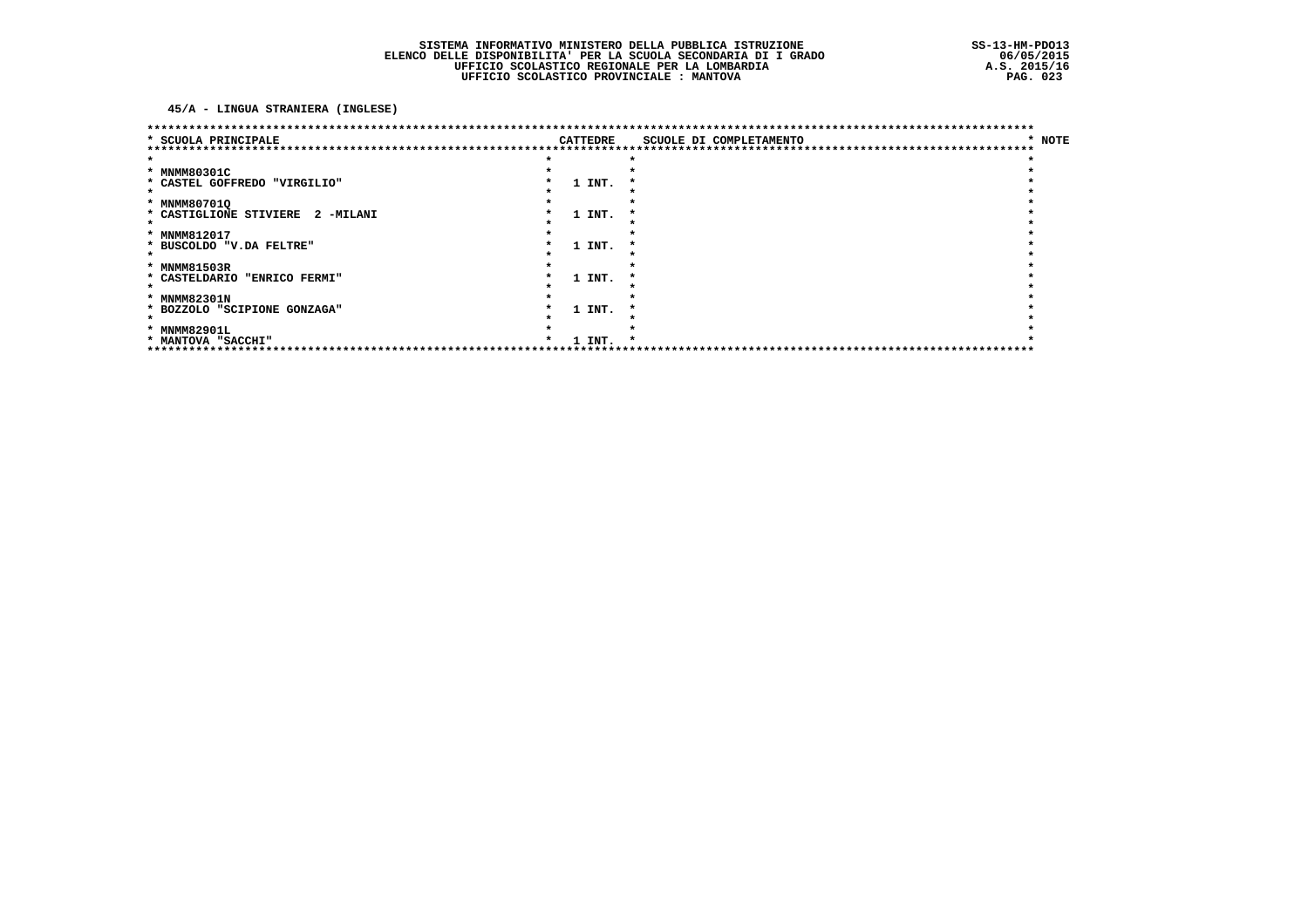### SISTEMA INFORMATIVO MINISTERO DELLA PUBBLICA ISTRUZIONE ELENCO DELLE DISPONIBILITA' PER LA SCUOLA SECONDARIA DI I GRADO UFFICIO SCOLASTICO REGIONALE PER LA LOMBARDIA UFFICIO SCOLASTICO PROVINCIALE : MANTOVA

45/A - LINGUA STRANIERA (SPAGNOLO)

| * SCUOLA PRINCIPALE                | CATTEDRE | SCUOLE DI COMPLETAMENTO | NOTE |  |  |  |  |  |
|------------------------------------|----------|-------------------------|------|--|--|--|--|--|
|                                    |          |                         |      |  |  |  |  |  |
|                                    |          |                         |      |  |  |  |  |  |
| * MNMM83801B                       |          |                         |      |  |  |  |  |  |
| * SCUOLA MEDIA<br>"VANONI" VIADANA |          | 1 EST.F.* MNMM83001R    |      |  |  |  |  |  |
|                                    |          | SCUOLA MEDIA DOSOLO     |      |  |  |  |  |  |
|                                    |          | * PARZ. A TEMPO PROL.   |      |  |  |  |  |  |
|                                    |          |                         |      |  |  |  |  |  |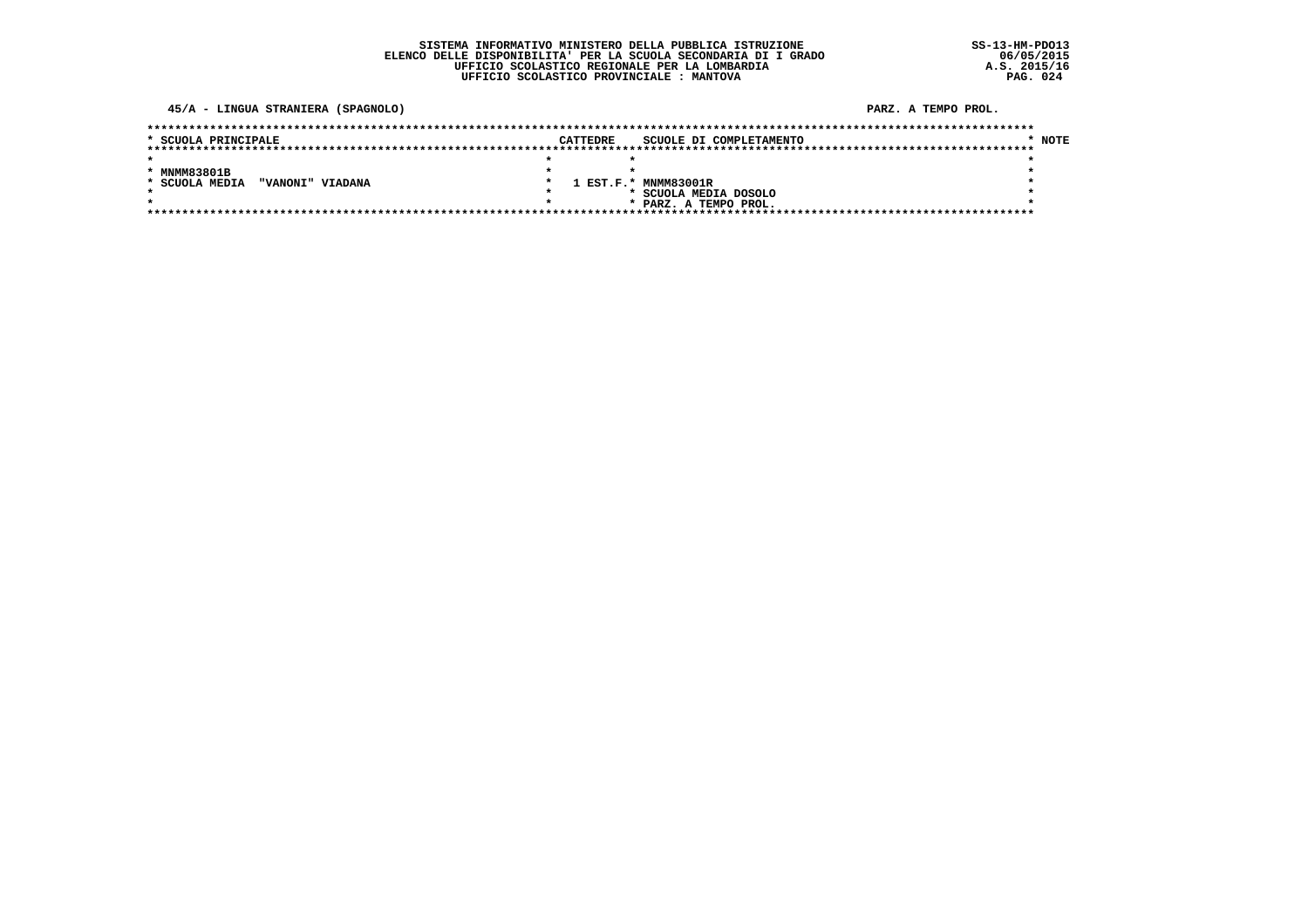45/A - LINGUA STRANIERA (SPAGNOLO)

| * SCUOLA PRINCIPALE | <b>CATTEDRE</b> |                      | SCUOLE DI COMPLETAMENTO | <b>NOTE</b> |
|---------------------|-----------------|----------------------|-------------------------|-------------|
|                     |                 |                      |                         |             |
|                     |                 |                      |                         |             |
| * MNMM82801R        |                 |                      |                         |             |
| * MANTOVA "ALBERTI" |                 | 1 EST.S.* MNMM836010 |                         |             |
|                     |                 | * MANTOVA ''G.       | BERTAZZOLO''            |             |
|                     |                 |                      |                         |             |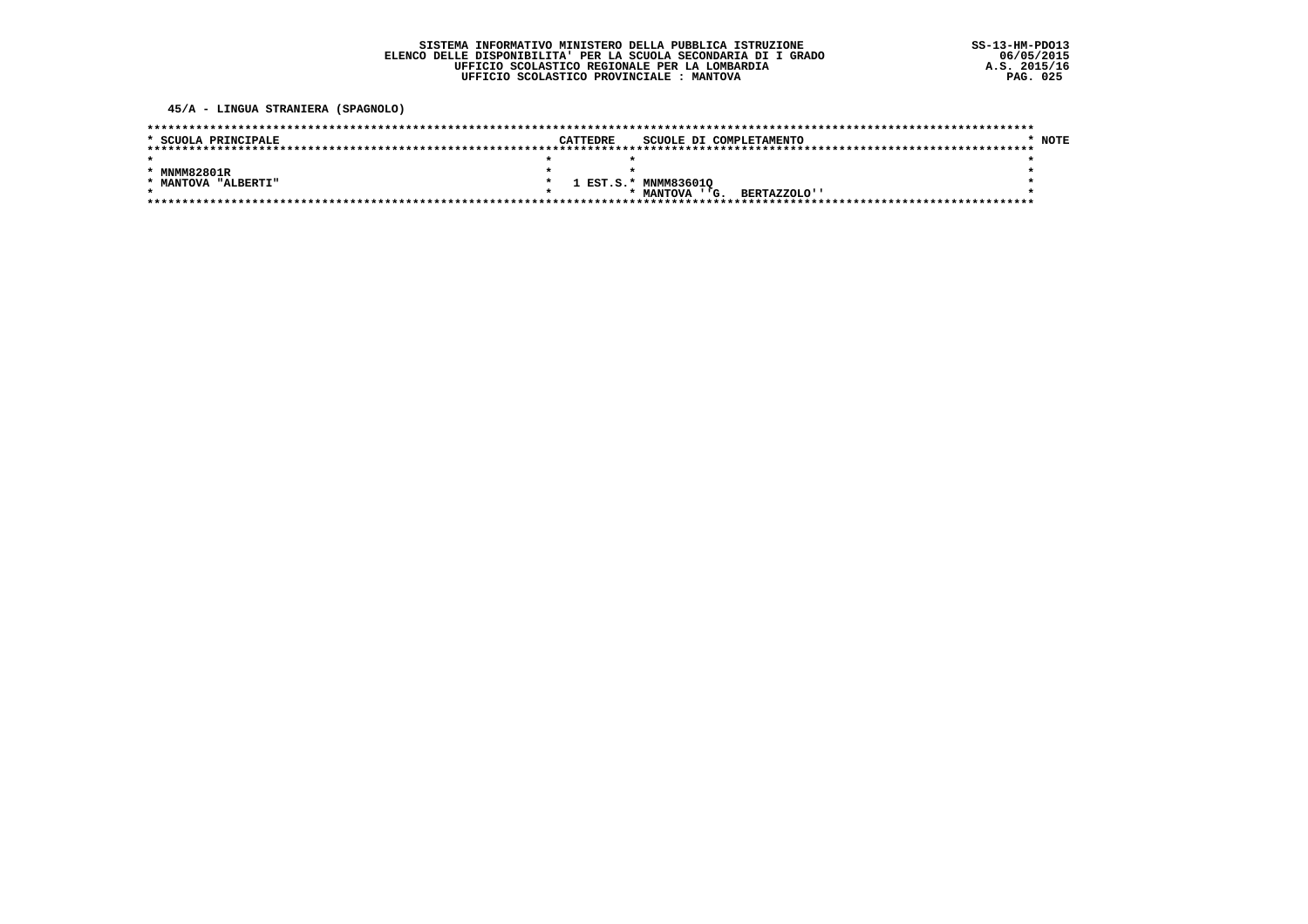77/A - CHITARRA

| * SCUOLA PRINCIPALE            | CATTEDRE      | SCUOLE DI COMPLETAMENTO |  | NOTE |
|--------------------------------|---------------|-------------------------|--|------|
|                                |               |                         |  |      |
|                                |               |                         |  |      |
|                                |               |                         |  |      |
| * MNMM820016                   |               |                         |  |      |
| * OSTIGLIA - "CORNELIO NEPOTE" | <b>I TNT.</b> |                         |  |      |
|                                |               |                         |  |      |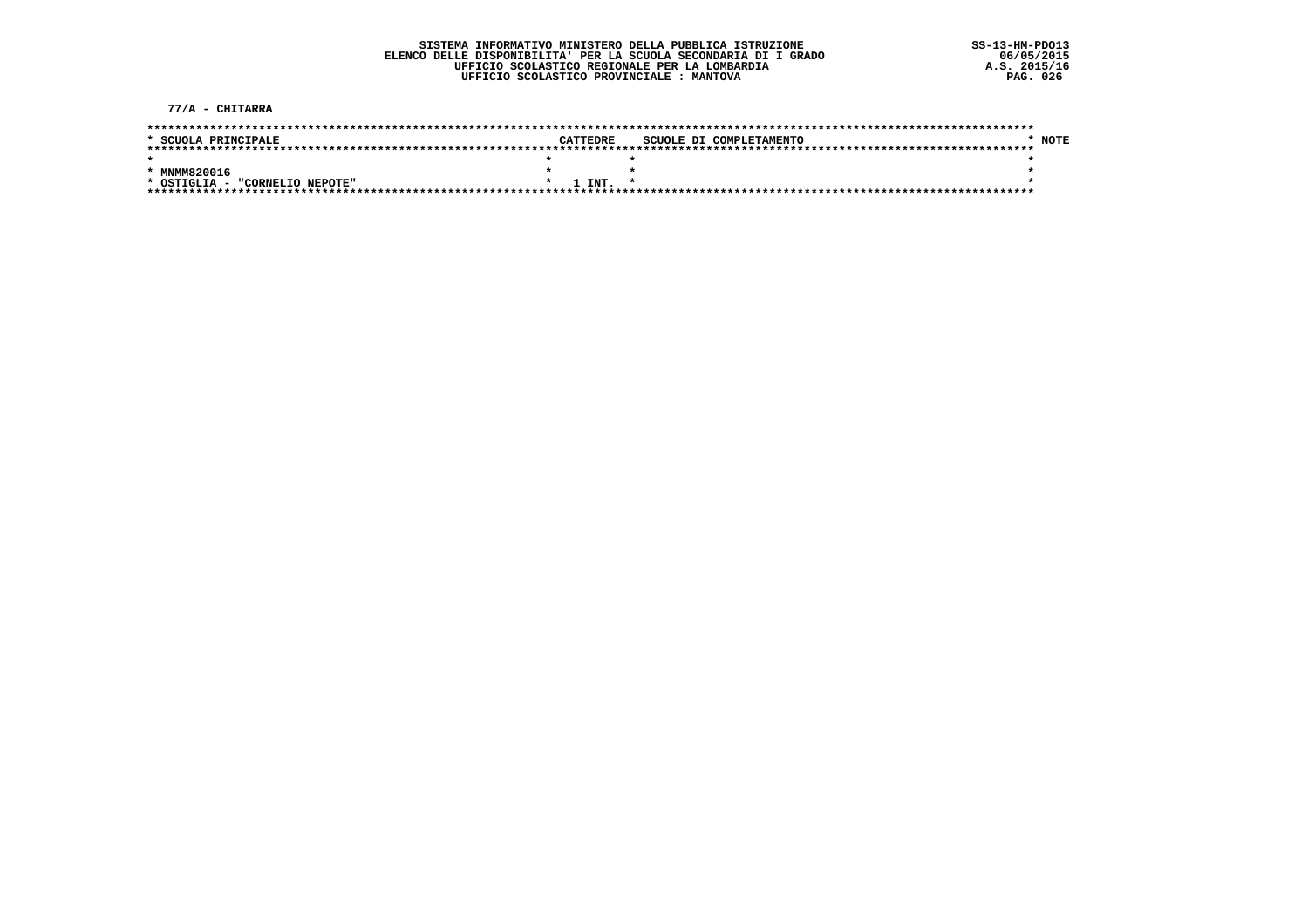#### SISTEMA INFORMATIVO MINISTERO DELLA PUBBLICA ISTRUZIONE ELENCO DELLE DISPONIBILITA' PER LA SCUOLA SECONDARIA DI I GRADO UFFICIO SCOLASTICO REGIONALE PER LA LOMBARDIA UFFICIO SCOLASTICO PROVINCIALE : MANTOVA

77/A - CLARINETTO PARZ, A TEMPO PROL.  $*$  NOTE \* SCUOLA PRINCIPALE CATTEDRE SCUOLE DI COMPLETAMENTO  $\star$  $\star$   $\star$  $\star$ \* MNMM83501X  $\star$  $\star$  $\bullet$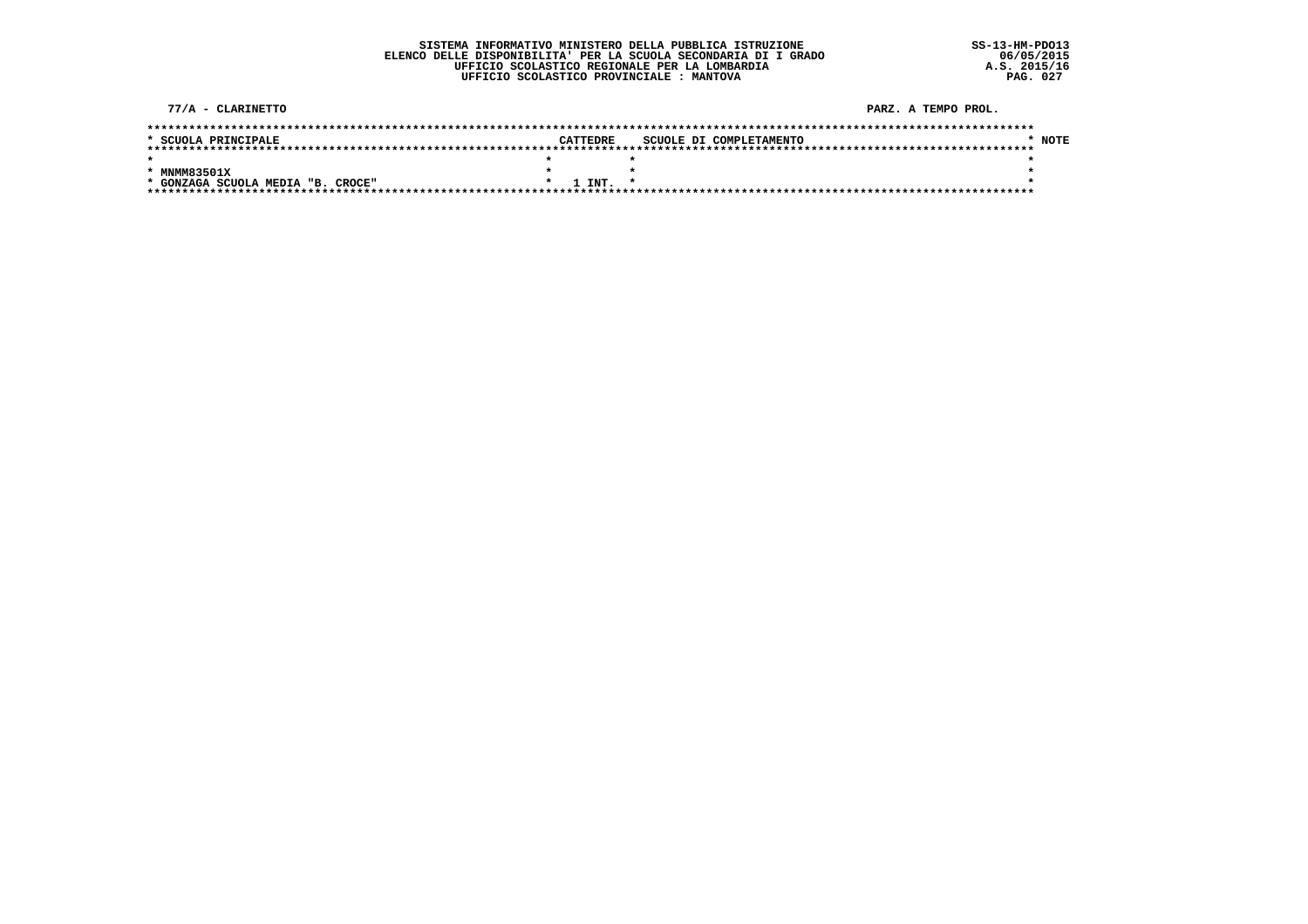77/A - PIANOFORTE

| * SCUOLA PRINCIPALE        | CATTEDRE         |  | SCUOLE DI COMPLETAMENTO |  | NOTE |
|----------------------------|------------------|--|-------------------------|--|------|
|                            |                  |  |                         |  |      |
|                            |                  |  |                         |  |      |
| * MNMM800011               |                  |  |                         |  |      |
|                            |                  |  |                         |  |      |
| * ASOLA "A. SCHIANTARELLI" | $1$ INT. $\cdot$ |  |                         |  |      |
|                            |                  |  |                         |  |      |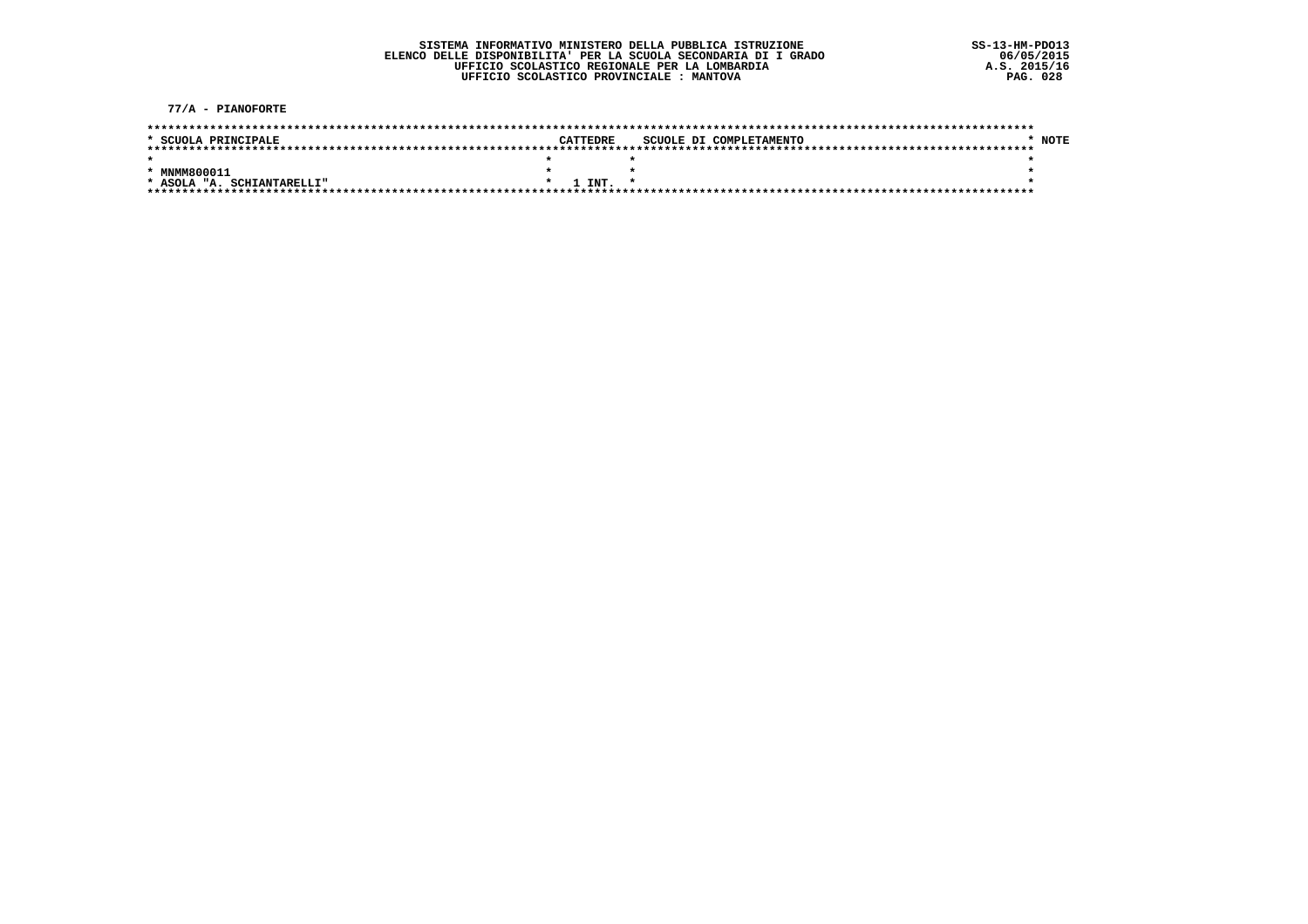#### SISTEMA INFORMATIVO MINISTERO DELLA PUBBLICA ISTRUZIONE ELENCO DELLE DISPONIBILITA' PER LA SCUOLA SECONDARIA DI I GRADO UFFICIO SCOLASTICO REGIONALE PER LA LOMBARDIA UFFICIO SCOLASTICO PROVINCIALE : MANTOVA

 $77/A - VIOLINO$ PARZ, A TEMPO PROL. \* SCUOLA PRINCIPALE CATTEDRE SCUOLE DI COMPLETAMENTO  $*$  NOTE  $\star$  $\star$   $\star$  $\star$ \* MNMM83501X  $\star$  $\star$  $\bullet$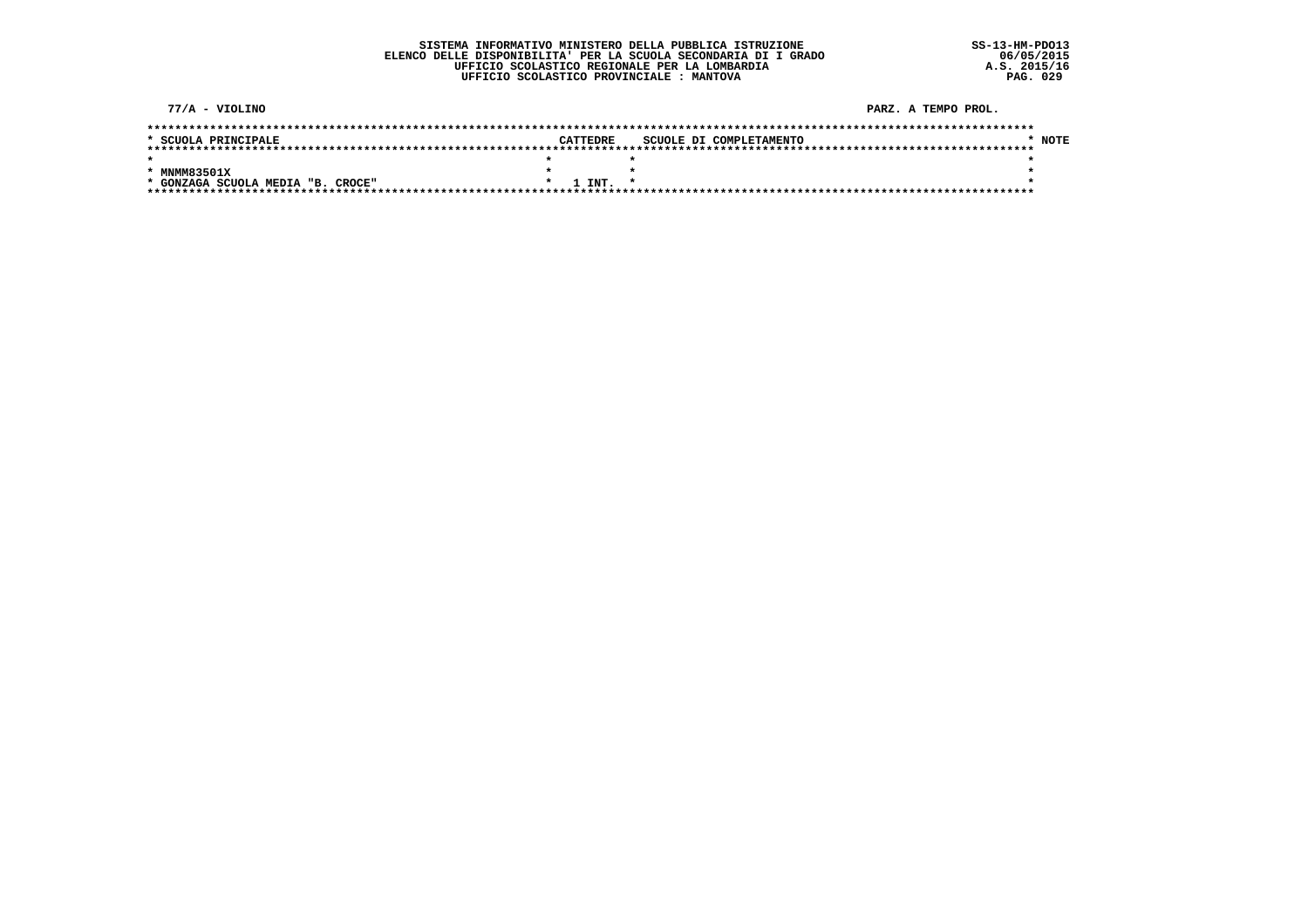77/A - VIOLINO

| * SCUOLA PRINCIPALE               |  | CATTEDRE | SCUOLE DI COMPLETAMENTO | NOTE |
|-----------------------------------|--|----------|-------------------------|------|
|                                   |  |          |                         |      |
|                                   |  |          |                         |      |
| * MNMM820016                      |  |          |                         |      |
| "CORNELIO NEPOTE"<br>* OSTIGLIA - |  | 1 INT.   |                         |      |
|                                   |  |          |                         |      |
| * MNMM825019                      |  |          |                         |      |
| * SUZZARA 1 GIOVANNI FALCONE      |  | 1 INT.   |                         |      |
|                                   |  |          |                         |      |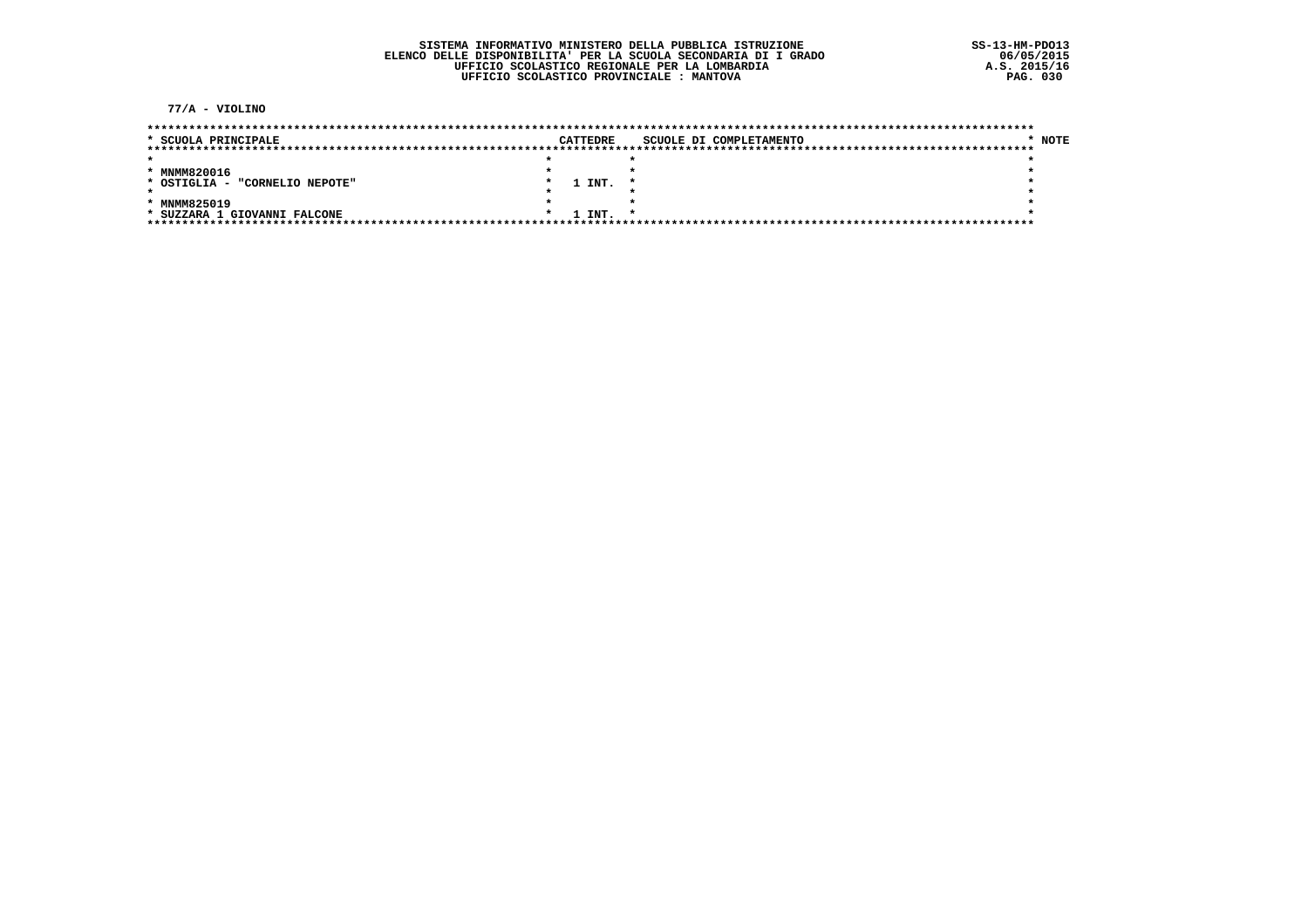#### SISTEMA INFORMATIVO MINISTERO DELLA PUBBLICA ISTRUZIONE ELENCO DELLE DISPONIBILITA' PER LA SCUOLA SECONDARIA DI I GRADO UFFICIO SCOLASTICO REGIONALE PER LA LOMBARDIA UFFICIO SCOLASTICO PROVINCIALE : MANTOVA

77/A - VIOLONCELLO PARZ, A TEMPO PROL.  $*$  NOTE \* SCUOLA PRINCIPALE CATTEDRE SCUOLE DI COMPLETAMENTO  $\star$  $\star$   $\star$  $\star$ \* MNMM83501X  $\star$  $\star$  $\bullet$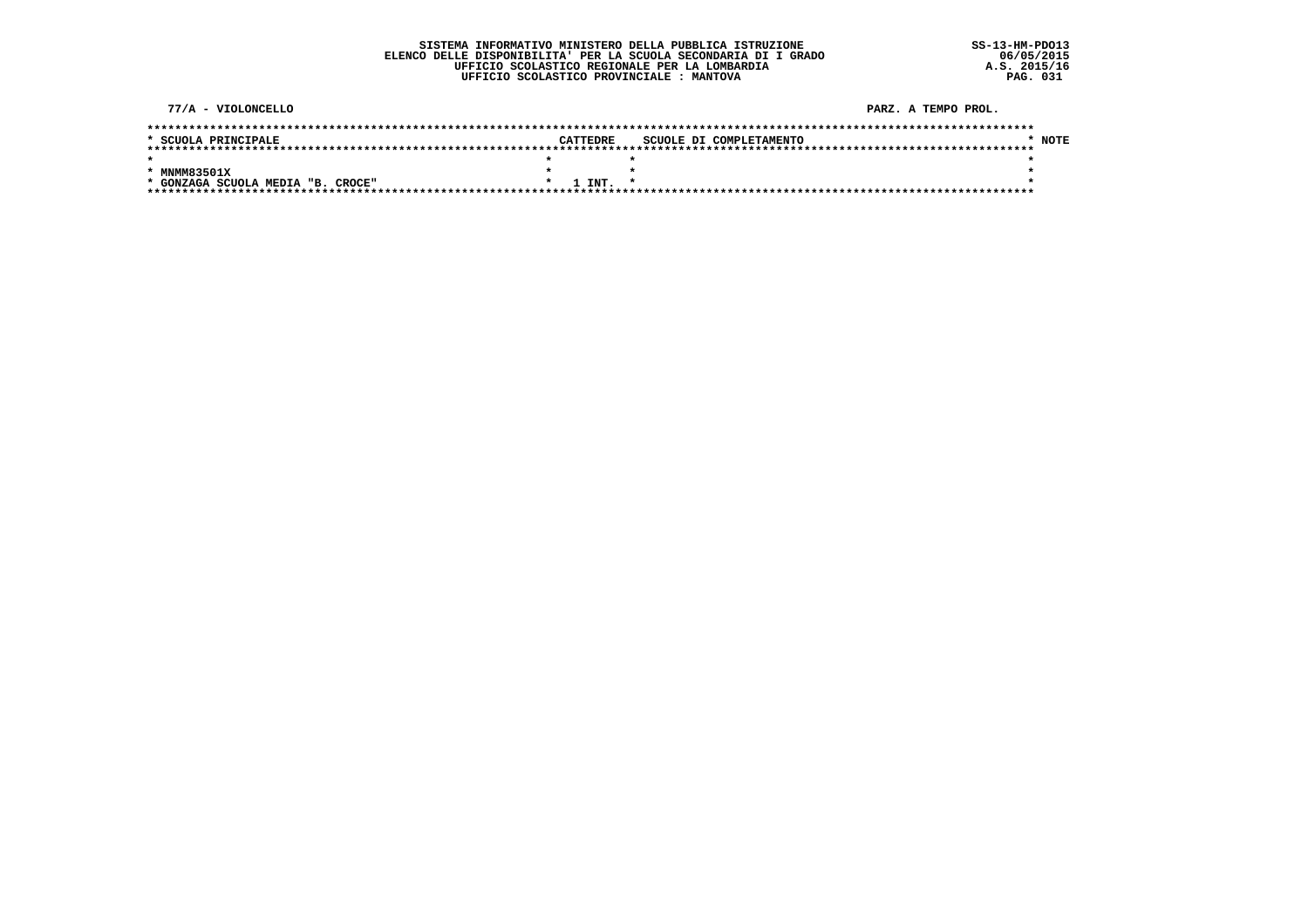#### 33/A - EDUCAZIONE TECNICA NELLA SCUOLA MEDIA

| <b>SCUOLE CARCERARIE</b><br>ADULTA /<br>* ISTRUZ. E FORMAZ. ETA | POSTI | * NOTE |
|-----------------------------------------------------------------|-------|--------|
|                                                                 |       |        |
|                                                                 |       |        |
| * MNCT70000R                                                    |       |        |
| * EDA MANTOVA                                                   |       |        |
|                                                                 |       |        |
| * MNCT704004                                                    |       |        |
| * EDA QUISTELLO                                                 |       |        |
| ********************************                                |       |        |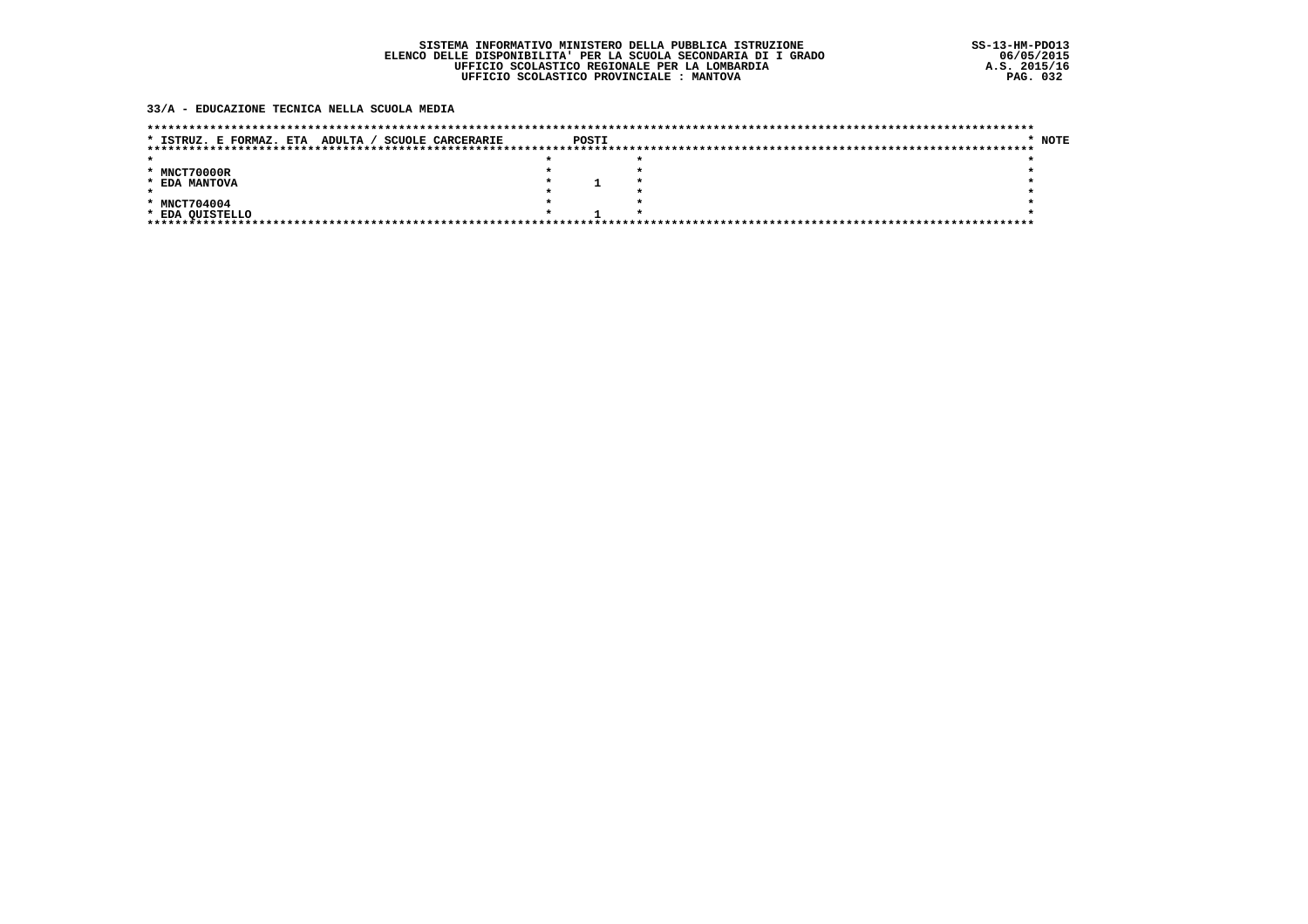### SISTEMA INFORMATIVO MINISTERO DELLA PUBBLICA ISTRUZIONE ELENCO DELLE DISPONIBILITA' PER LA SCUOLA SECONDARIA DI I GRADO UFFICIO SCOLASTICO REGIONALE PER LA LOMBARDIA UFFICIO SCOLASTICO PROVINCIALE : MANTOVA

### 43/A - ITALIANO STORIA ED EDUCAZIONE CIVICA, GEOGRAFIA NELLA SCUOLA MEDIA

| ADULTA /<br>* ISTRUZ. E FORMAZ. ETA | <b>SCUOLE CARCERARIE</b> | POSTI |  | * NOTE |
|-------------------------------------|--------------------------|-------|--|--------|
|                                     |                          |       |  |        |
|                                     |                          |       |  |        |
| * MNCT70000R                        |                          |       |  |        |
| * EDA MANTOVA                       |                          |       |  |        |
|                                     |                          |       |  |        |
| * MNCT70200C                        |                          |       |  |        |
| * EDA VIADANA                       |                          |       |  |        |
|                                     |                          |       |  |        |
| * MNCT703008                        |                          |       |  |        |
| * EDA CASTELGOFFREDO                |                          |       |  |        |
|                                     |                          |       |  |        |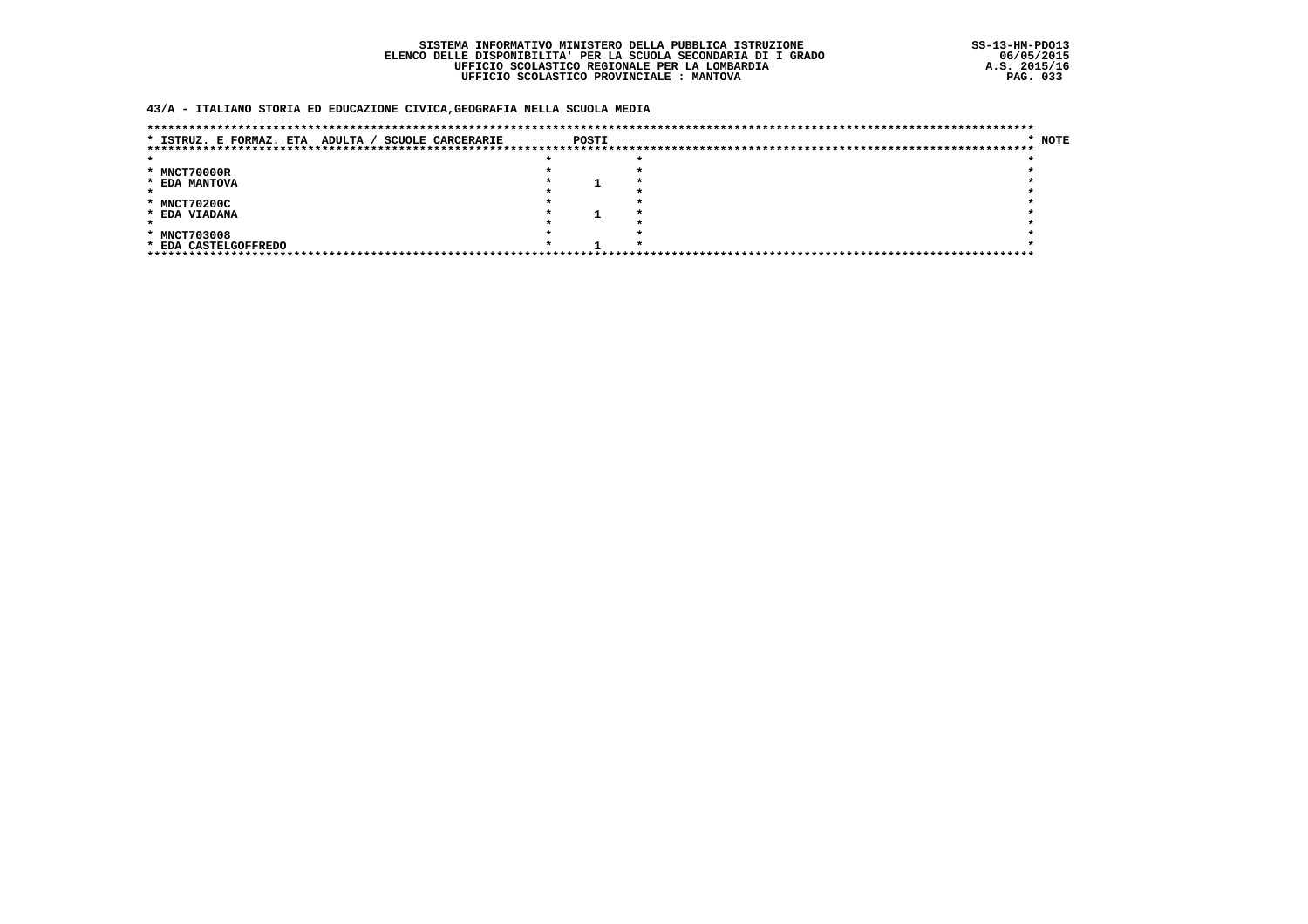45/A - LINGUA STRANIERA (INGLESE)

| * ISTRUZ. E FORMAZ. ETA ADULTA / SCUOLE CARCERARIE | POSTI |  | * NOTE |
|----------------------------------------------------|-------|--|--------|
|                                                    |       |  |        |
|                                                    |       |  |        |
| * MNCT70000R                                       |       |  |        |
| * EDA MANTOVA                                      |       |  |        |
|                                                    |       |  |        |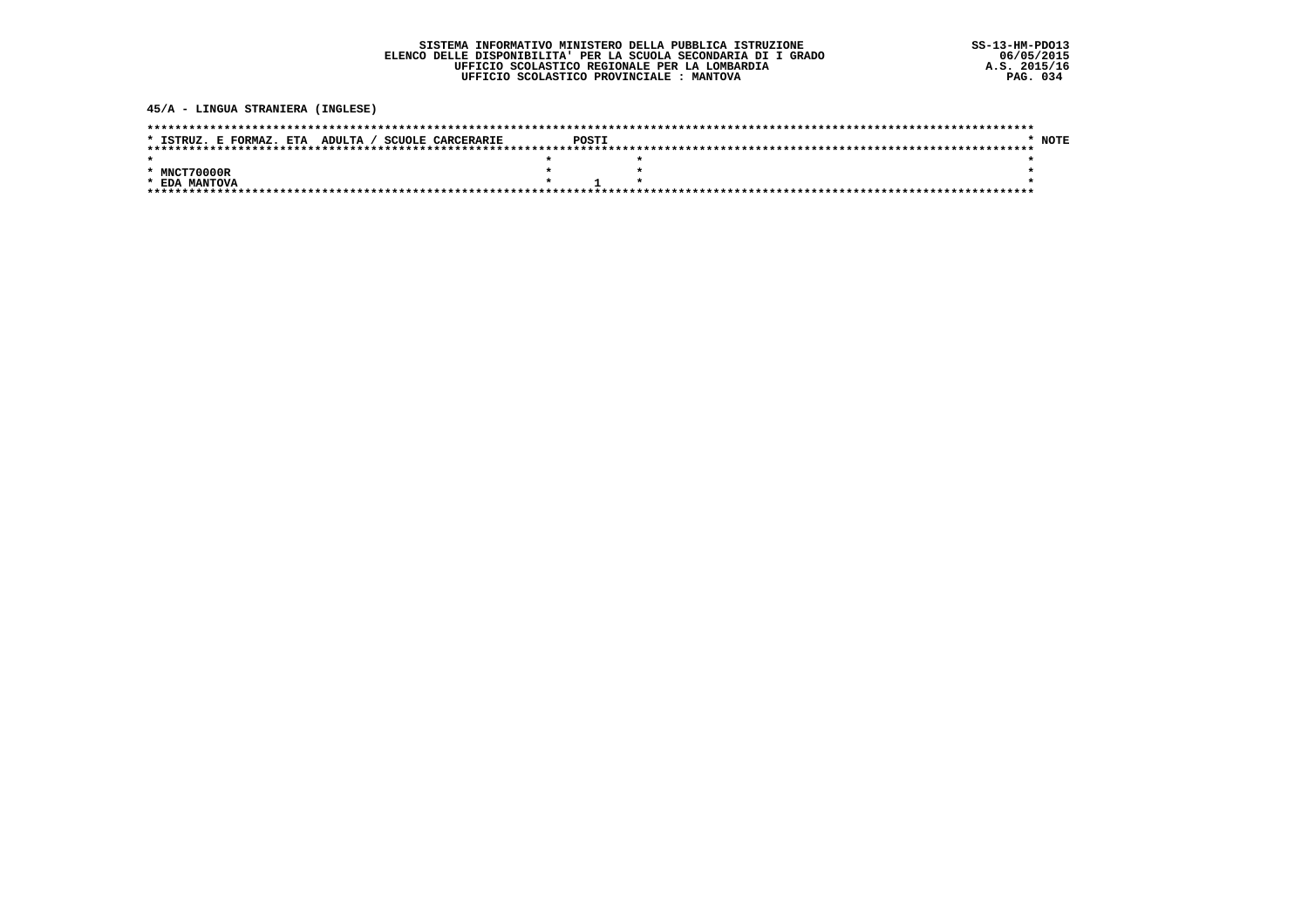| * SCUOLA PRINCIPALE                                              | DISP.  | SCUOLE DI COMPLETAMENTO | * NOTE |
|------------------------------------------------------------------|--------|-------------------------|--------|
|                                                                  |        |                         |        |
|                                                                  |        |                         |        |
| * MNMM80403A                                                     |        |                         |        |
| * SC. MEDIA MONZAMBANO<br>$\star$                                | 1 INT. |                         |        |
|                                                                  |        |                         |        |
| * MNMM81101B<br>* SECONDARIA I GRADO BORGOFORTE                  | 4 INT. |                         |        |
| $\star$                                                          |        |                         |        |
| * MNMM819012                                                     |        |                         |        |
| * POGGIO RUSCO- "G. MARCONI"                                     | 1 INT. |                         |        |
| $\star$                                                          |        |                         |        |
| * MNMM820027                                                     |        |                         |        |
| * SUSTINENTE"L.MARTINI "                                         | 2 INT. |                         |        |
| $\star$                                                          |        |                         |        |
| * MNMM82202V                                                     |        |                         |        |
| * SCUOLA SEC. 1^ GRADO CARBONARA                                 | 1 INT. |                         |        |
| $\star$                                                          |        |                         |        |
| * MNMM82401D                                                     |        |                         |        |
| * SUZZARA 2<br>"GIOVANNI PASCOLI"                                | 4 INT. |                         |        |
| $\star$                                                          |        |                         |        |
| * MNMM826015                                                     |        |                         |        |
| $\star$<br>RODIGO MEDIA V. DA FELTRE<br>$\star$                  | 2 INT. |                         |        |
| * MNMM82802T                                                     |        |                         |        |
| * SCUOLA MEDIA CASTELBELFORTE                                    | 1 INT. |                         |        |
| $\star$                                                          |        |                         |        |
| * MNMM83001R                                                     |        |                         |        |
| * SCUOLA MEDIA DOSOLO                                            | 4 INT. |                         |        |
| $\star$                                                          |        |                         |        |
| * MNMM83201C                                                     |        |                         |        |
| * PEGOGNAGA SC. MEDIA ALIGHIERI                                  | 1 INT. |                         |        |
| $\star$                                                          |        |                         |        |
| * MNMM834025                                                     |        |                         |        |
| * MOGLIA SC. MEDIA<br>"VIRGILIO"                                 | 1 INT. |                         |        |
| $\star$                                                          |        |                         |        |
| * MNMM83501X                                                     |        |                         |        |
| * GONZAGA SCUOLA MEDIA "B. CROCE"                                | 7 INT. |                         |        |
| $\star$                                                          |        |                         |        |
| * MNMM83801B                                                     |        |                         |        |
| * SCUOLA MEDIA "VANONI" VIADANA<br>***************************** | 2 INT. |                         |        |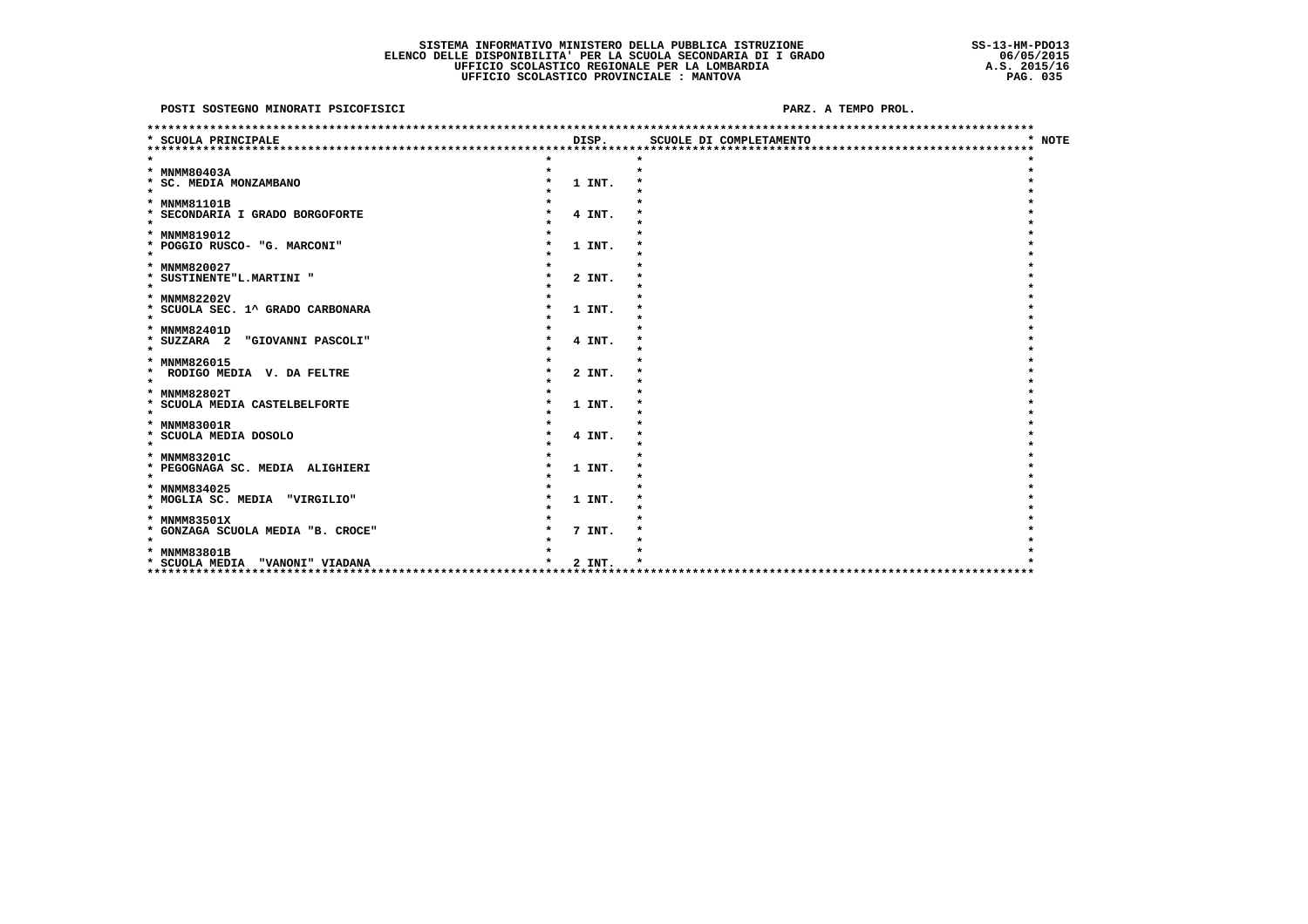| SCUOLA PRINCIPALE                                 | DISP.  | SCUOLE DI COMPLETAMENTO            | * NOTE |
|---------------------------------------------------|--------|------------------------------------|--------|
|                                                   |        |                                    |        |
| * MNMM800011                                      |        |                                    |        |
| * ASOLA "A. SCHIANTARELLI"                        | 3 INT. |                                    |        |
| $\star$                                           |        |                                    |        |
| * MNMM80102T                                      |        |                                    |        |
| * ACQUANEGRA S/C"S.S.CANNETO S/O"                 | 2 INT. |                                    |        |
| $\star$                                           |        |                                    |        |
| * MNMM80201L                                      |        |                                    |        |
| * "G. GALILEI" - CERESARA                         | 3 INT. |                                    |        |
| $\star$                                           |        |                                    |        |
| * MNMM80205R<br>* MEDIA "G.GALILEI" GAZOLDO IPPOL | 3 INT. |                                    |        |
| $\star$                                           |        |                                    |        |
| * MNMM80206T                                      |        |                                    |        |
| * PIUBEGA - SCUOLA MEDIA                          | 2 INT. |                                    |        |
| $\star$                                           |        |                                    |        |
| * MNMM80301C                                      |        |                                    |        |
| * CASTEL GOFFREDO "VIRGILIO"                      | 5 INT. |                                    |        |
| $\star$                                           |        |                                    |        |
| * MNMM804018<br>* SC. SEC. I? GR. TAZIO NUVOLARI  |        |                                    |        |
| $\star$                                           | 3 INT. |                                    |        |
| * MNMM805014                                      |        |                                    |        |
| * GOITO "SORDELLO"                                | 3 INT. |                                    |        |
| $\star$                                           |        |                                    |        |
| * MNMM80601X                                      |        |                                    |        |
| * SECOND. GUIDIZZOLO "FORTUNATI"                  | 2 INT. |                                    |        |
| $\star$                                           |        |                                    |        |
| * MNMM806021<br>* SECONDARIA CAVRIANA             | 1 INT. |                                    |        |
| $\star$                                           |        |                                    |        |
| * MNMM807010                                      |        |                                    |        |
| * CASTIGLIONE STIVIERE 2 -MILANI                  | 2 INT. |                                    |        |
| $\star$                                           |        |                                    |        |
| * MNMM80801G                                      |        |                                    |        |
| * CASTIGLIONE STIVIERE 1- BESCHI                  | 6 INT. |                                    |        |
| $\star$                                           |        |                                    |        |
| * MNMM80802L                                      |        |                                    |        |
| * MEDOLE - SCUOLA MEDIA<br>$\star$                | 2 INT. |                                    |        |
| * MNMM80901B                                      |        |                                    |        |
| * SABBIONETA "A. DE GIOVANNI"                     | 1 INT. |                                    |        |
| $\star$                                           |        |                                    |        |
| * MNMM81001G                                      |        |                                    |        |
| * VIRGILIO "G.BAZZANI"                            | 4 INT. |                                    |        |
|                                                   |        | ********************************** |        |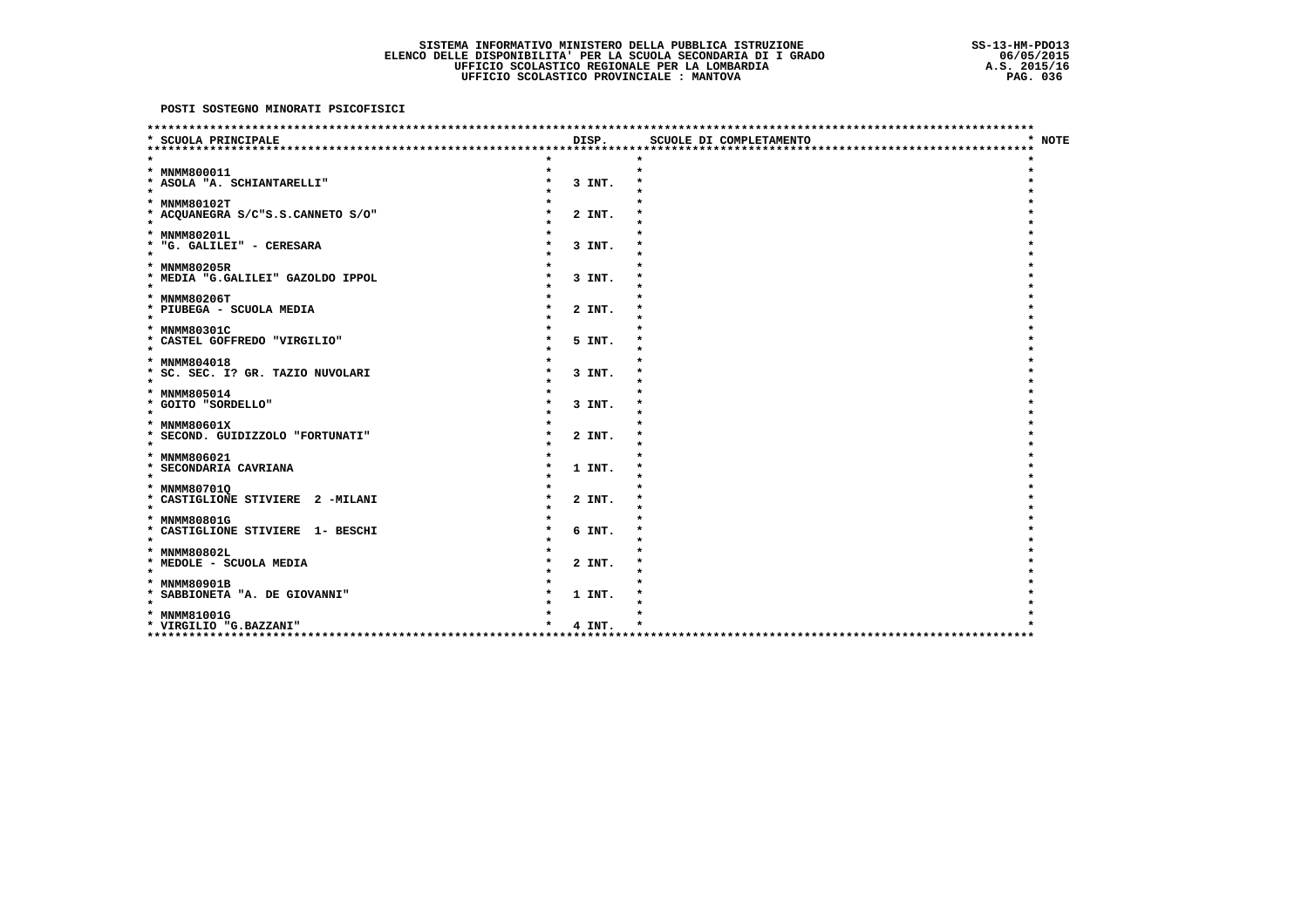| SCUOLA PRINCIPALE                         | DISP.  | SCUOLE DI COMPLETAMENTO          | * NOTE |
|-------------------------------------------|--------|----------------------------------|--------|
|                                           |        | ******************************** |        |
|                                           |        |                                  |        |
| * MNMM812017                              |        |                                  |        |
| * BUSCOLDO "V.DA FELTRE"<br>$\bullet$     | 6 INT. |                                  |        |
|                                           |        |                                  |        |
| * MNMM813013                              |        |                                  |        |
| * SCUOLA MEDIA PORTO MANTOVANO<br>$\star$ | 1 INT. |                                  |        |
| * MNMM81401V                              |        |                                  |        |
| * MARMIROLO "MARCONI"                     | 1 INT. |                                  |        |
| $\star$                                   |        |                                  |        |
| * MNMM81501P                              |        |                                  |        |
| * RONCOFERRARO "LUCA FANCELLI"            | 6 INT. |                                  |        |
| $\star$                                   |        |                                  |        |
| * MNMM81502Q                              |        |                                  |        |
| * VILLIMPENTA - S.S. RONCOFERRARO         | 1 INT. |                                  |        |
| $\star$                                   |        |                                  |        |
| * MNMM81503R                              |        |                                  |        |
| * CASTELDARIO "ENRICO FERMI"              | 1 INT. |                                  |        |
| $\star$                                   |        |                                  |        |
| * MNMM81601E                              |        |                                  |        |
| * SAN GIORGIO DI MANTOVA                  | 4 INT. |                                  |        |
| $\star$                                   |        |                                  |        |
| * MNMM82301N                              |        |                                  |        |
| * BOZZOLO "SCIPIONE GONZAGA"              | 5 INT. |                                  |        |
| $\star$                                   |        |                                  |        |
| * MNMM825019                              |        |                                  |        |
| * SUZZARA 1 GIOVANNI FALCONE<br>$\star$   | 4 INT. |                                  |        |
| * MNMM827022                              |        |                                  |        |
| * CAMPITELLO                              | 3 INT. |                                  |        |
| $\star$                                   |        |                                  |        |
| * MNMM82801R                              |        |                                  |        |
| * MANTOVA "ALBERTI"                       | 2 INT. |                                  |        |
| $\star$                                   |        |                                  |        |
| * MNMM82901L                              |        |                                  |        |
| * MANTOVA "SACCHI"                        | 1 INT. |                                  |        |
| $\star$                                   |        |                                  |        |
| * MNMM83101L                              |        |                                  |        |
| * SCUOLA MEDIA VIADANA "PARAZZI"          | 6 INT. |                                  |        |
| $\star$                                   |        |                                  |        |
| * MNMM83601Q                              |        |                                  |        |
| * MANTOVA ''G. BERTAZZOLO''               | 3 INT. |                                  |        |